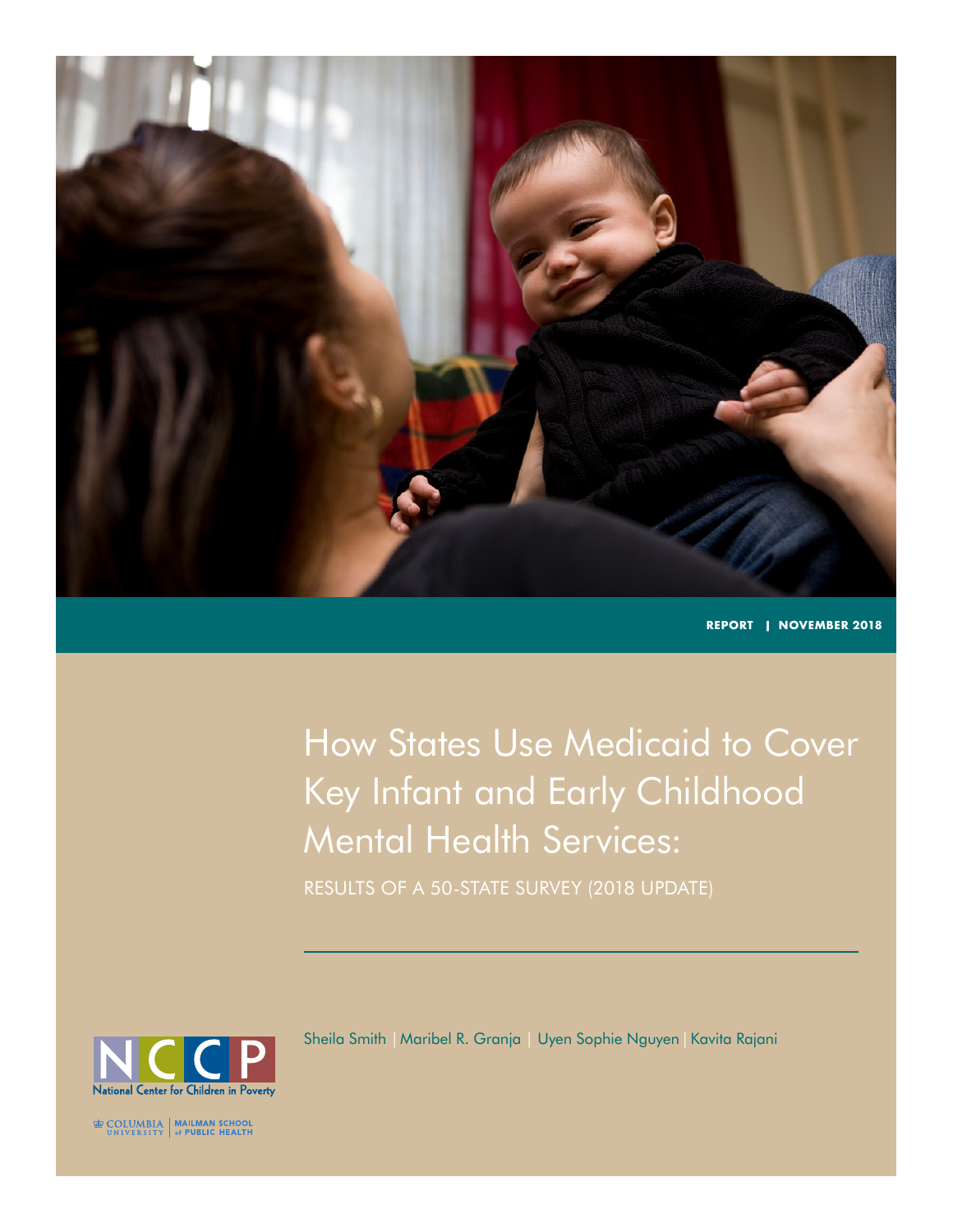The National Center for Children in Poverty (NCCP) is a non-partisan public policy research center at Columbia University's Mailman School of Public Health. Founded in 1989 with endowments from the Carnegie Corporation of New York and the Ford Foundation, NCCP is dedicated to promoting the economic security, healthy development, and well-being of America's low-income children and families. Using research to inform policy and practice, the center seeks to advance family-oriented solutions and the strategic use of public resources at the state and national levels to produce positive outcomes for the next generation.

How States Use Medicaid to Cover Key Infant and Early Childhood Mental Health Services: RESULTS OF A 50-STATE SURVEY (2018 UPDATE)

#### Acknowledgments

The authors are very grateful for the many Medicaid administrators who generously gave their time to participate in the survey update and respond to follow-up questions. The authors also wish to thank Cindy Oser at ZERO TO THREE for developing questions about states' use of DC:0–5. Several individuals gave valuable expert feedback on an early draft of the original survey: Julie Cohen, Cindy Oser, Charles Bruner, Lisa Honigfeld, Catherine Wright, Olivia Golden, Dr. Bill Beardslee, Celeste Putnam, and Sally Nadols. A special thanks to the Alliance for Early Success for supporting the 50-state IECMH Medicaid survey update and report.

#### Suggested Citation

Smith, S., Granja, M.R., Nguyen, U., Rajana, K. (2018). How States Use Medicaid to Cover Key Infant and Early Childhood Mental Health Services: Results of a 50-State Survey (2018 Update). New York: National Center for Children in Poverty, Mailman School of Public Health, Columbia University.

Copyright © 2018 by the National Center for Children in Poverty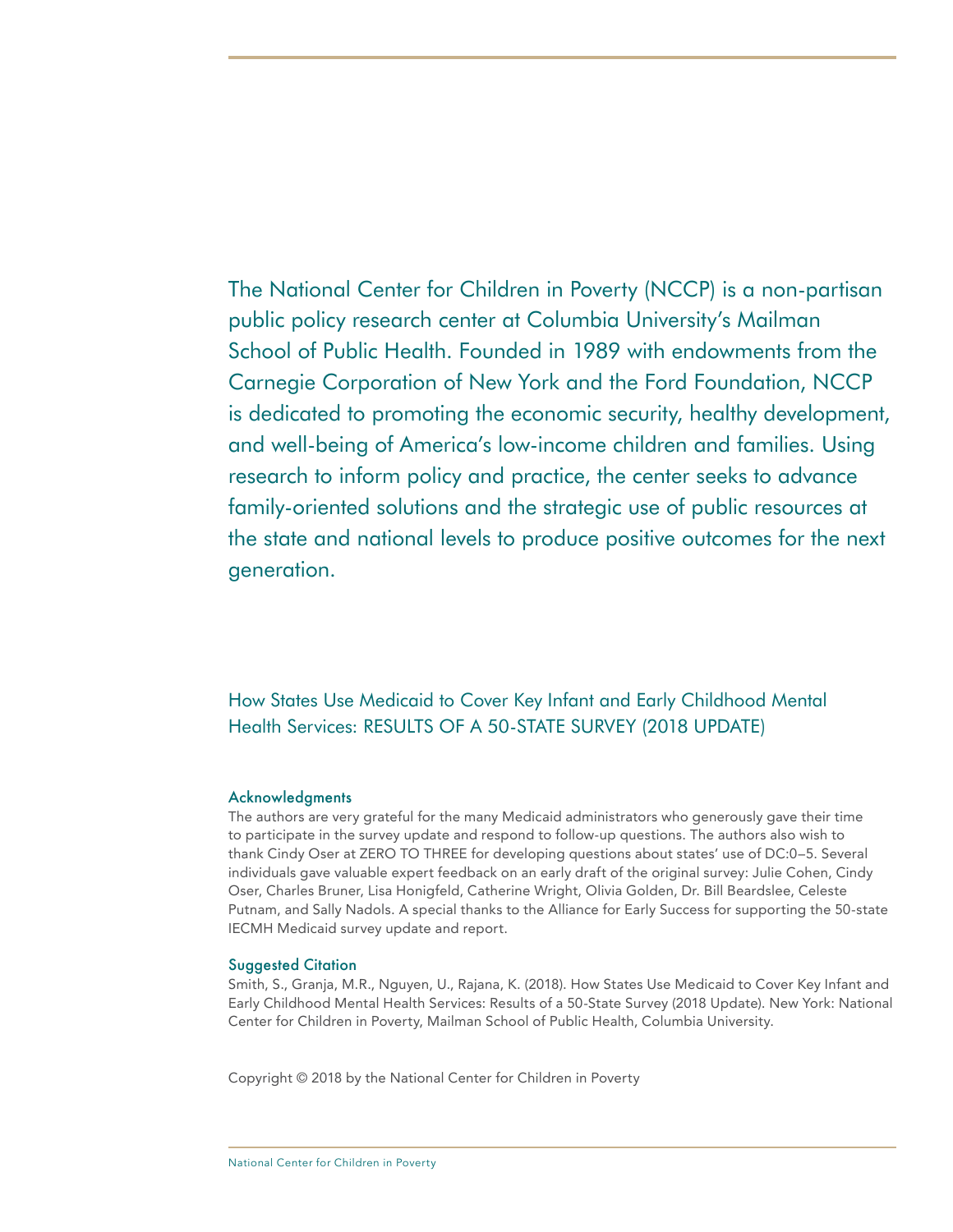| Introduction                                                                                                                                            | 2  |
|---------------------------------------------------------------------------------------------------------------------------------------------------------|----|
| Screening with a tool designed to identify young children who may<br>need further evaluation for social-emotional and behavioral difficulties           | 4  |
| Screening for maternal depression during visits to a pediatrician<br>or family medicine provider with coverage under the child's Medicaid               | 7  |
| Using the DC:0-5 or DC:0-3R diagnostic classification system                                                                                            | 10 |
| Helping families connect with services using health navigators                                                                                          | 10 |
| Services provided by a mental health clinician to address a child's mental health needs in a<br>pediatric or family medicine setting                    | 11 |
| Services provided by an early childhood mental health specialist to address a child's mental<br>health needs in child care and early education programs | 14 |
| Services provided by a mental health clinician in the home setting to address a young child's<br>mental health needs                                    | 16 |
| Dyadic (parent-child) treatment                                                                                                                         | 18 |
| Parenting programs designed to help parents of young children promote children's social-<br>emotional development and address child mental health needs | 20 |
| Summary                                                                                                                                                 | 23 |
| Recommendations                                                                                                                                         | 24 |
| Appendix                                                                                                                                                | 25 |
| References                                                                                                                                              | 32 |
|                                                                                                                                                         |    |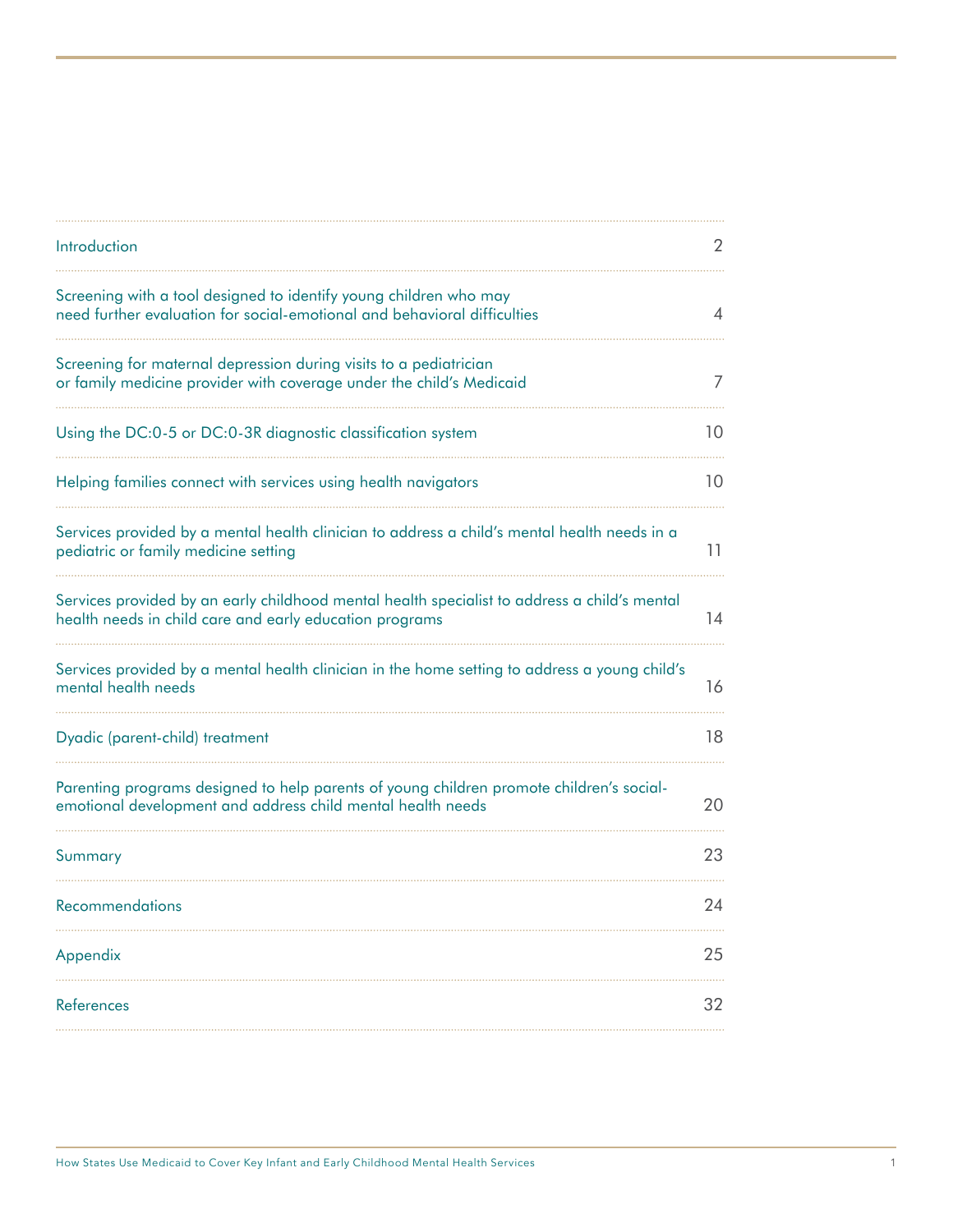## <span id="page-3-0"></span>Introduction

There is now substantial evidence that young children's mental health plays a critical role in their early learning and school readiness, long-term school success and self-sufficiency, and future health and mental health outcomes.1 Fortunately, many states are working to strengthen supports for infants' and young children's mental health. This brief examines states' Medicaid coverage for key infant and early childhood mental health (IECMH) services, along with policies that contribute to service access and quality. It presents the results of an updated 50-state survey that gathered information from state administrators about Medicaid coverage and policies related to the following services for children from birth to age 6:

- Child screening for social-emotional problems
- Maternal depression screening in pediatric and family medicine settings
- Developmentally appropriate diagnosis using DC:0–5
- Family navigators to help families access services
- Mental health services in pediatric, child care and early education, and home settings
- Dyadic (parent-child) treatment
- Parenting programs to address child mental health needs

Results of an earlier survey were reported in a 2017 [publication.](http://www.nccp.org/publications/pdf/text_1164.pdf) A comparison of results from that survey and those presented in this brief can be found in the Appendix. In addition to asking about whether states cover key services, both surveys collected information about related policies. These included requirements that providers use evidence-based screening tools or treatment models, service eligibility criteria, and rules about the frequency or amount of service allowed. The results of the updated survey can help stakeholders from a variety of sectors, including advocates, Medicaid administrators, and leaders in early childhood and philanthropy, examine options for improving Medicaid coverage

of IECMH services and the quality of covered services.

The following sections present background information and survey results:

- Rationale for Medicaid coverage of key IECMH services
- Survey methods
- Survey results
- ■Recommendations

#### Medicaid as a key source of funding for IECMH services

Under Medicaid's Early and Periodic, Screening, Diagnostic, and Treatment (EPSDT) benefit, health care providers are required to offer periodic developmental and behavioral health screenings, diagnostic assessments for children with positive screens, and treatment for identified conditions.<sup>2</sup> All medically necessary services must be covered, regardless of whether they are included in the state Medicaid plan. The Centers for Medicare and Medicaid Services (CMS) recommend the use of child screening resources from Birth to Five: Watch Me Thrive!, an initiative of the U.S. Departments of Education and Health and Human Services that includes a detailed guide to help pediatric health care providers establish regular behavioral health screening in their practices.<sup>3</sup>

Recent CMS guidance that highlights the prevalence of maternal depression and its harmful effects on young children informs states that pediatric health care providers can bill for maternal depression screening under the child's Medicaid during well-child visits.4 This guidance also tells states that Medicaid can cover treatment related to maternal depression under the child's Medicaid if the child is present and if the treatment directly benefits the child. An example of this type of intervention is dyadic (parent-child) treatment, which is available in several evidencebased models.5

Overall, CMS rules and guidance convey strong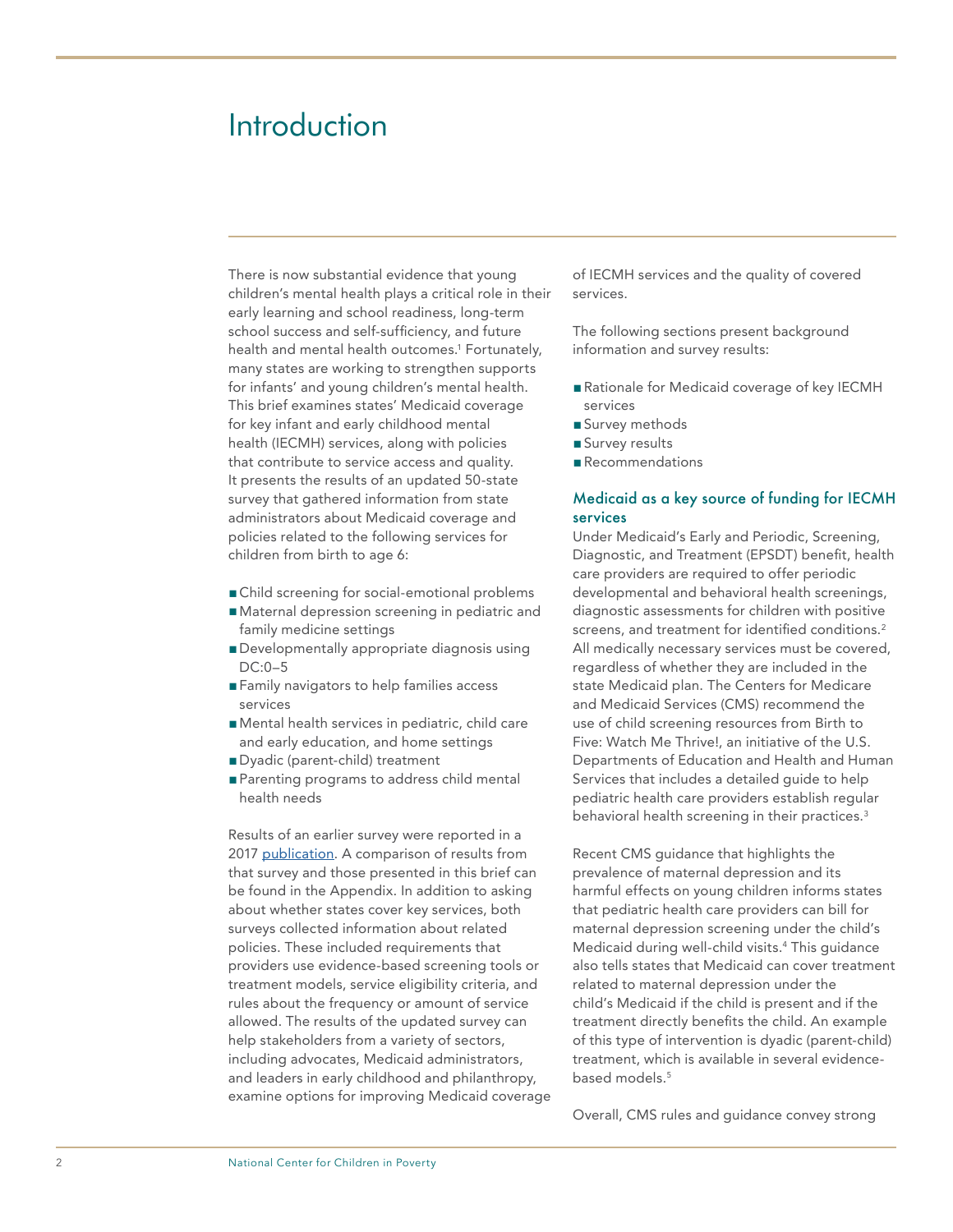support for Medicaid coverage of key IECMH services. The EPSDT screening requirements and provision that requires medically necessary services even when services are not included in a state plan might suggest that states do not need to consider the scope of covered child behavioral health services in their state plan. However, EPSDT rules have fallen short of ensuring the delivery of needed prevention and treatment services to children. When health care providers must "make the case" for a service not covered in a state plan, service delivery can be stalled, and providers who do not know about the EPSDT provision are not likely to offer services outside of the state plan. As the survey results will show, many states are including key IECMH services in their state Medicaid plans, moving toward strong alignment with the goals of EPSDT while reducing barriers to the delivery of mental health services for young children.

#### **Methods**

The Infant Early Childhood Mental Health (IECMH) Medicaid Survey update was completed on Qualtrics, a secure online data collection system. National Center for Children in Poverty (NCCP) research staff contacted the Medicaid respondents who had completed the original survey in each state via email asking them to review and update their state's original responses on Qualtrics. If the original respondents could not be reached, NCCP staff contacted other administrators from offices within the states' Medicaid agencies, including EPSDT and behavioral health services. An appropriate respondent was identified in 48 states and the District of Columbia.Respondents from Arkansas and Ohio were not able to update the survey this year because both states were in the process of making changes in their Medicaidfunded behavioral health services. However, their previous responses are included in this report. Therefore, the report describes responses from 51 states (DC treated as a state).

Survey participants received a link to review and update their state's responses in Qualtrics. Some participants completed the survey in collaboration with colleagues to help ensure that they would be able to provide accurate information. NCCP research staff facilitated requests from those who needed to complete the survey update with multiple colleagues. As the surveys were submitted, research staff reviewed the responses and made notes of any missing or

unclear responses. These were typically minor. States were contacted again to provide or clarify responses. Follow-up phone calls were scheduled with some states to discuss responses and to gather additional information. Outreach to key contacts in states by phone and email continued until the majority of states (48 states and DC) completed the review of their state's survey.

The survey asked participants to review responses about Medicaid payment for key services and responses concerning policies related to service access and quality. Open-ended questions within sections about particular services asked respondents to clarify or expand on their responses, as needed. The following items were added to the updated survey: 1) Questions about whether state rules encourage or allow providers to use DC:0–5 (Diagnostic Classification of Mental Health and Developmental Disorders of Infancy and Early Childhood, or the previous version, DC:0–3R); 2) Questions about whether states have Medicaid-funded coordinators who can help connect either a young child or a parent to appropriate services, and 3) A question about whether services could be provided when there are risk factors, but no child diagnosis.

Analyses of survey responses provided descriptive statistics for most survey items. Additional qualitative information to clarify responses and for states highlighted in boxes were obtained through phone calls and email communication.

#### **Results**

The next sections provide results of state administrators' responses to questions about Medicaid coverage for key IECMH services and questions about related IECMH policies. A summary of states' coverage of IECMH services through Medicaid fee-for-service and managed care is provided in Figure 8 at the end of the report. As discussed in the summary and recommendations section, these responses do not show the extent of states' promotion and implementation of the reported coverage and policies. Some states, for example, might have recently issued general guidance encouraging providers to screen for maternal depression and bill under the child's Medicaid, but not yet developed additional supports to promote this practice. However, states' reported policies offer an important starting point for understanding current strengths and gaps in supports for infants' and young children's mental health.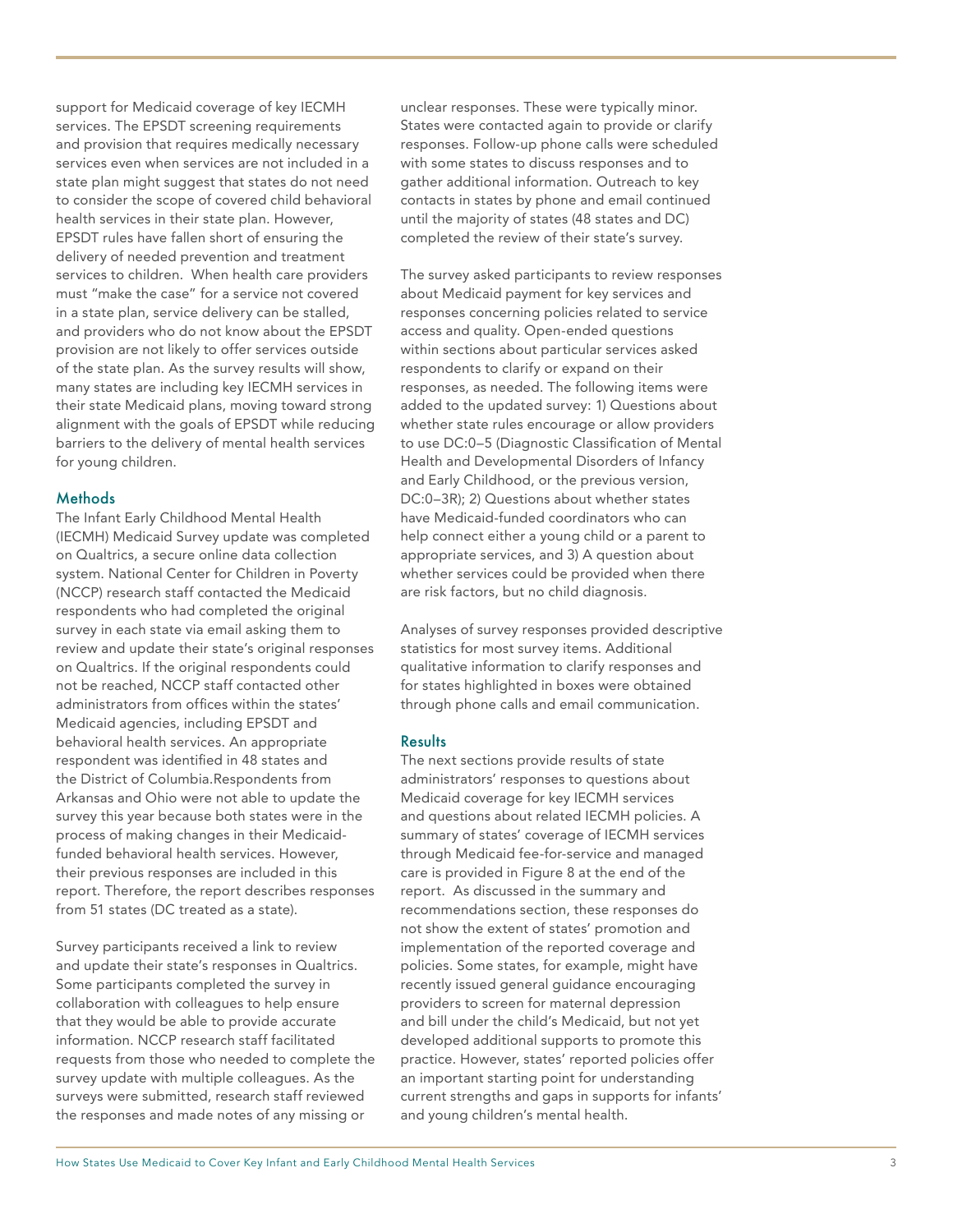### <span id="page-5-0"></span>Screening with a tool designed to identify young children who may need further evaluation for social-emotional and behavioral difficulties

State administrators were asked if the state Medicaid plan covers social-emotional screening for young children with a tool specifically designed for this purpose.

■43 states (84 percent) reported that Medicaid covers social-emotional screening of young children with a specific tool; 8 states (16 percent) do not cover this screening.

The availability of a separate service code (known as a CPT or Current Procedural Terminology code) for social-emotional screening allows states to track providers' delivery of this service, including

the percentage of children at different ages who are screened. Because social-emotional screening with a valid instrument can identify more young children at-risk of behavioral health problems than general developmental screening, states may have a special interest in tracking the socialemotional screening of young children.7 The District of Columbia's Department of Healthcare Finance uses a modifier for mental health screens that helps the District track positive screens (see *Support for Pediatric Practices to Conduct Mental Health Screening: District of Columbia*).

#### **States with Medicaid-covered social-emotional screening**

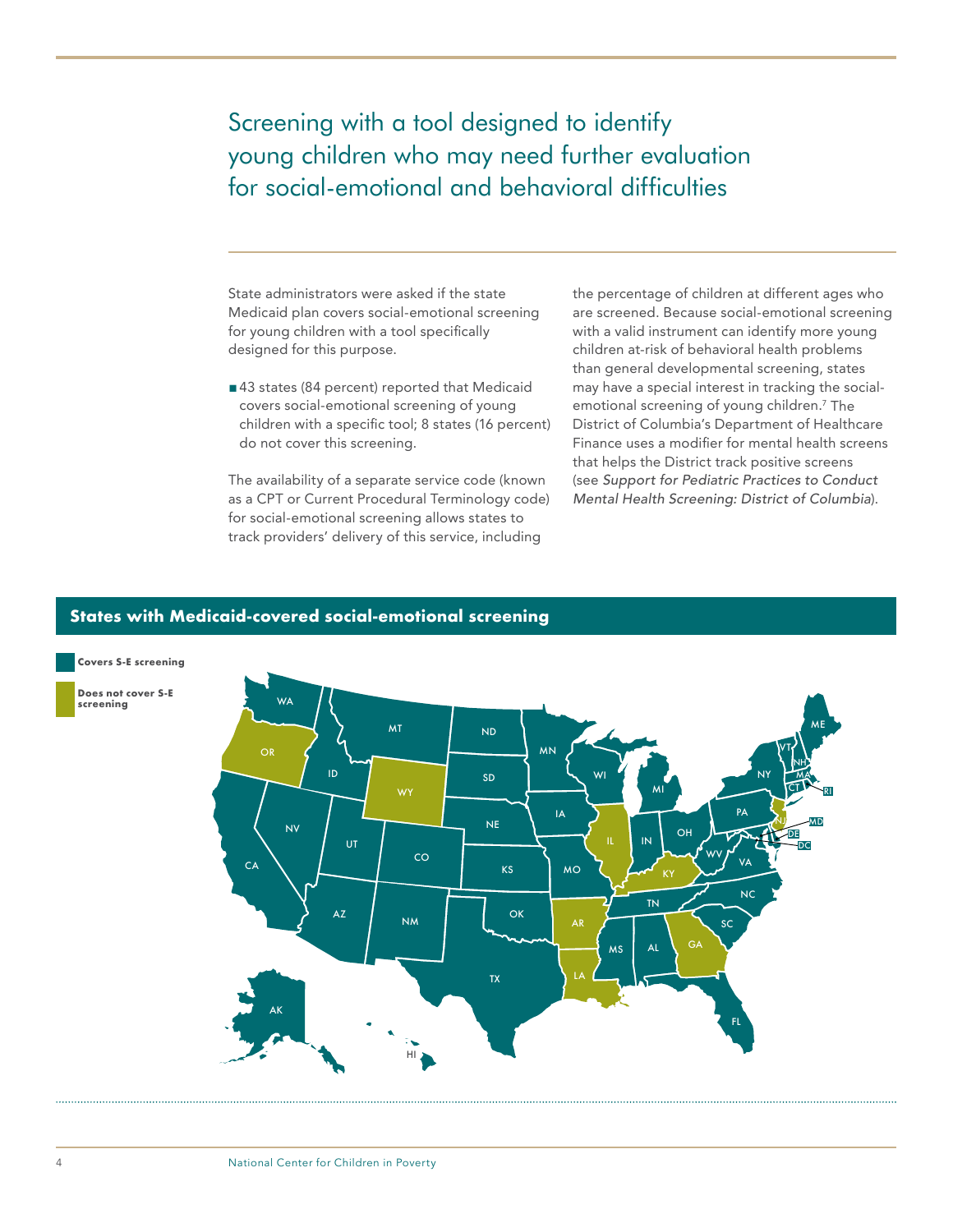■ Among states that cover social-emotional screening, 23 states (53 percent) reported having a separate code for this service: CO, CT, DC, DE, IA, IN, KS, MA, ME, MI, MN, MS, NC, ND, NV, OK, SC, SD, TX, VA, VT, WA, and WV.

The survey asked whether Medicaid rules allow social-emotional screening on the same day as a general developmental screen. The opportunity to screen young children for both socialemotional and other developmental problems on the same day allows providers to better understand children's needs. They might, for example, identify social-emotional problems and language or other developmental delays that would be important to document in a referral for evaluation by the Part C Early Intervention or Part B Preschool Special Education Program.

■ Among states with Medicaid coverage for social-emotional screening, 34 states (79 percent) reported that same-day socialemotional and developmental screenings are permitted: AL, AZ, CO, CT, DC, DE, HI, IA, ID, KS, MA, MD, ME, MI, MN, MS, NC, ND, NE, NH, NM, NV, NY, OH, OK, RI, SC, SD, TN, UT, VA, VT, WA, and WV.

A high percentage of states that pay for socialemotional screenings cover these screenings when they are conducted outside of medical settings.

- ■27 states (63 percent) reported that a socialemotional screening can be administered in a nonmedical setting; states reported a variety of allowed nonmedical settings for socialemotional screening:
- 23 states (85 percent): home or foster home
- 22 states (81 percent): Part C Early Intervention session in home or community setting
- 21 states (78 percent): early care and education program
- 20 states (74 percent): shelter (e.g., homeless shelter, domestic violence shelter)
- 20 states (74 percent): other community setting (e.g., family resource center, WIC clinic)

Support for pediatric practices to conduct mental health screening and referrals: District of Columbia

DC Mental Health Access in Pediatrics ([DC MAP](http://www.dcmap.org/)) helps providers in pediatric settings conduct age-appropriate screening for mental health problems and respond effectively to positive screens. In 2014, DC MAP's parent organization, [DC](http://www.dcmap.org/about/dc-collaborative-for-mental-health-in-pediatric-primary-care/overview/)  [Collaborative for Mental Health in](http://www.dcmap.org/about/dc-collaborative-for-mental-health-in-pediatric-primary-care/overview/)  [Pediatric Primary Care,](http://www.dcmap.org/about/dc-collaborative-for-mental-health-in-pediatric-primary-care/overview/) conducted a 15-month learning collaborative that featured monthly webinars about how to integrate screenings into well-child visits, discuss mental health issues with families, and refer families for services. Practices also received technical assistance delivered on-site and by telephone, and resources to help them conduct and use the results of screenings to respond to children's mental health needs, including the Ages & Stages Questionnaire: Social-emotional starter kit, the American Academy of Pediatrics Mental Health toolkit, and an online compendium of community-based behavioral health resources in the DC area. Providers received up to 54 hours of continuing medical education credits. Screening rates rose from 1 to 73 percent in the practices that fully participated in the collaborative.

Since the end of the learning collaborative, DC MAP has continued to offer webinarbased and in-person training on screening and referral for

mental health concerns to DC pediatric practices. Recently, DC Medicaid increased the rate of reimbursement for mental health screenings conducted during a well-child visit to encourage providers to conduct them. Between 2013 and 2017, Medicaid claims for socialemotional screening of children 0 - 5 years in DC have risen 375 percent. Providers use a modifier to indicate a positive screen, allowing the DC Department of Health Care Finance to track rates across the city.

Pediatric providers who call DC MAP with concerns about child mental health issues, including results of a positive screen, receive a consultation within 30 minutes. Consultations are used to identify options for follow-up, including referral to evaluation, parent support, dyadic treatment and adult mental health providers, and other family resources.

In May 2018, DC MAP launched a Cross-Sector Mental Health Quality Improvement Learning Collaborative. This initiative aims to improve effective referrals across primary care, early childhood mental health providers, and early childhood education providers to identify and address young children's mental health problems.

SOURCE Colleen Sonosky, Associate Director, Division of Children's Health Services, Health Care Delivery Management Administration, DC Dept. of Health Care Finance (2016, 2018), and Penelope (Pennie) Theodorou, Early Childhood and Maternal Mental Health Program Coordinator at Children's National Health System (2018)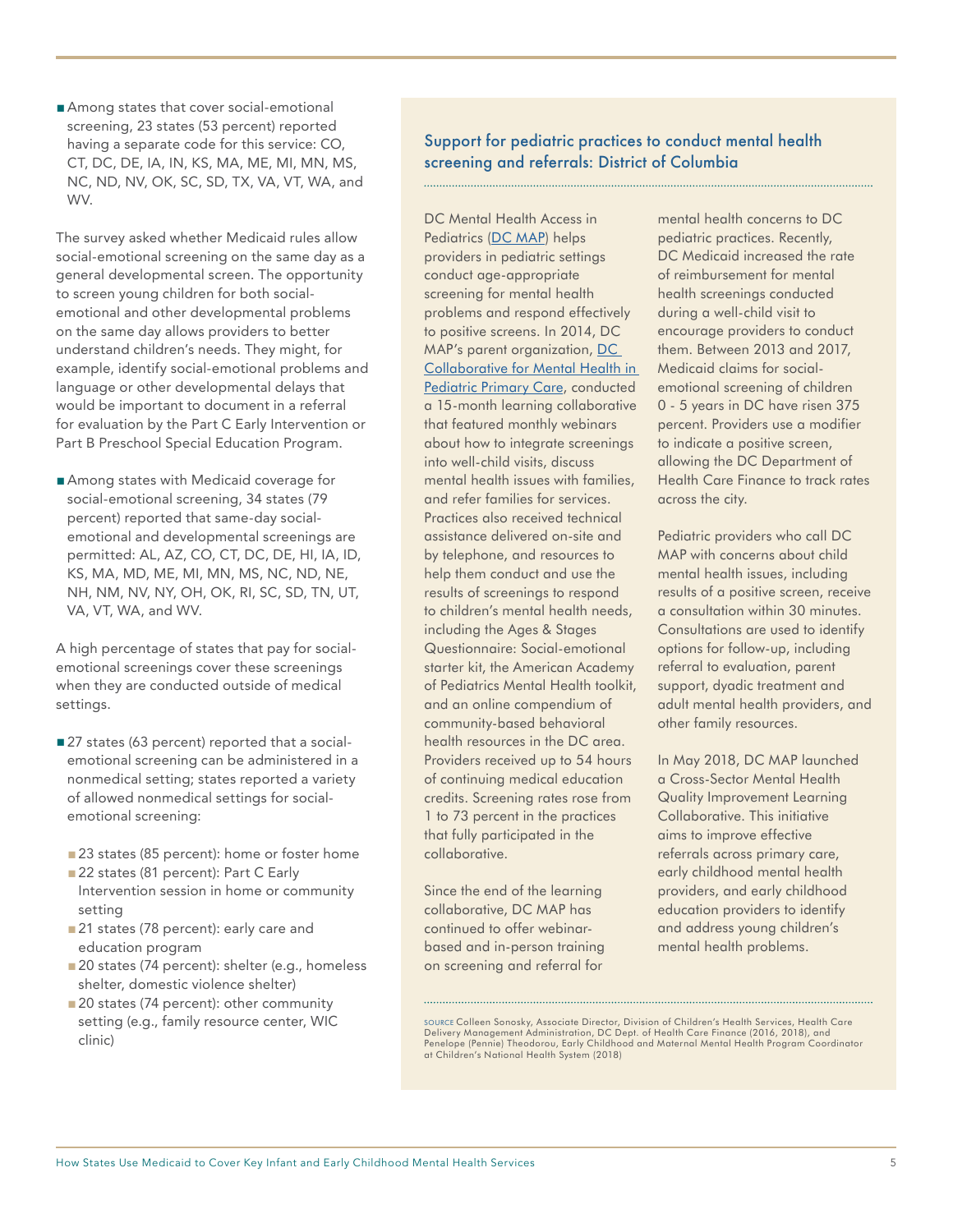States can track the delivery of socialemotional screening with a separate code to see if goals set by state child mental health plans or initiatives designed to increase rates of screening are being met.

States that cover social-emotional screening reported on whether providers are required to use specific types of screening tools.

- 20 states (47 percent) require a validated socialemotional screening tool.
- 10 states (23 percent) allow only specific tools (e.g., ASQ-SE, DECA, SWYC).8
- 13 states (30 percent) allow any social-emotional screening tool.

When asked about the allowed frequency of social-emotional screening covered by Medicaid, the majority of states (34 states or 79 percent) reported that this screening can be administered "as needed" or based on medical necessity, 2 states (5 percent) allow annual screening, and the remaining 7 states (16 percent) place various limits on the number of allowed screenings (e.g., covered screenings are tied to EPSDT visits, vary by age). See Figure 1.



#### **FIGURE 1 How often can a social-emotional screening be conducted?**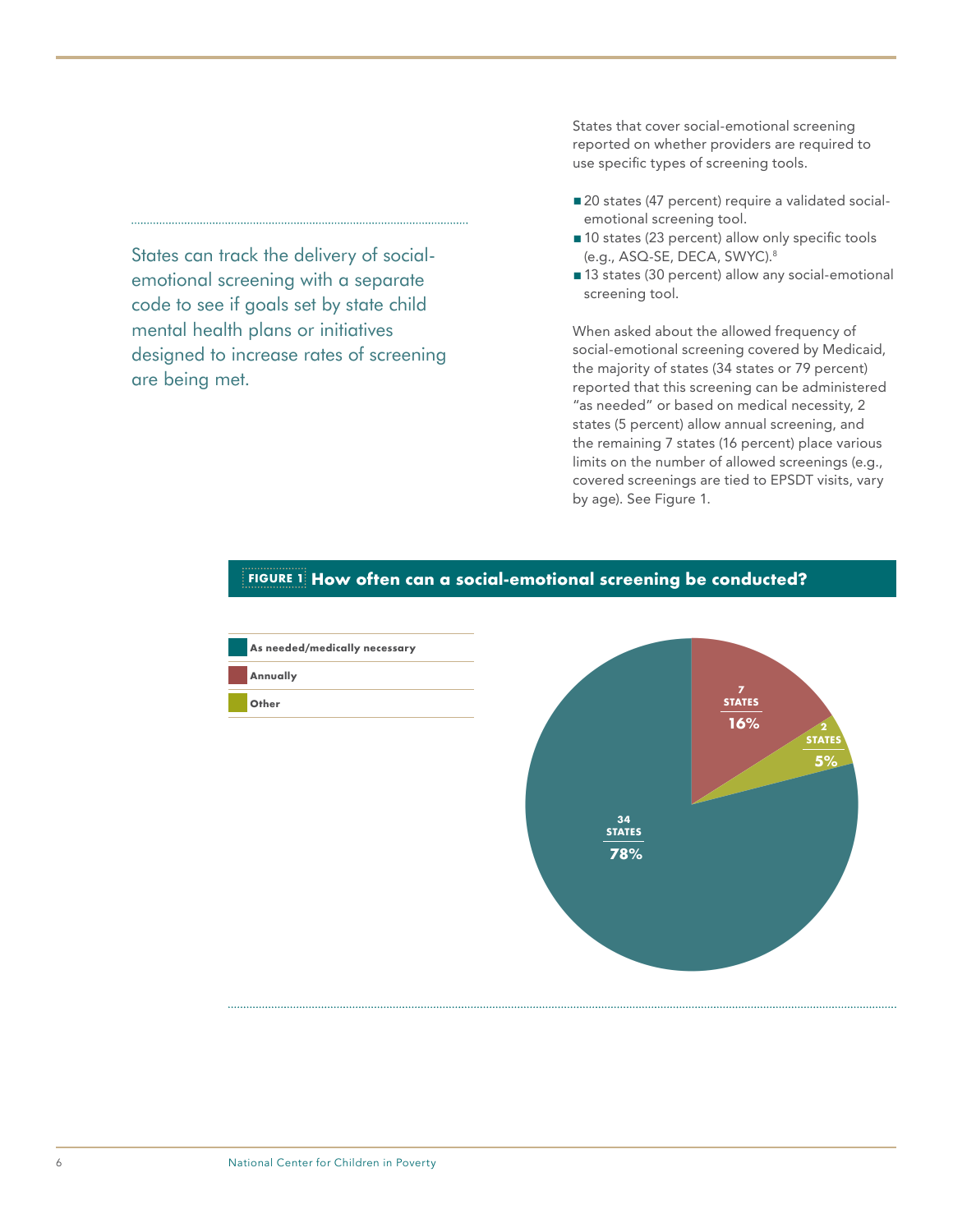<span id="page-8-0"></span>Screening for maternal depression during visits to a pediatrician or family medicine provider with coverage under the child's Medicaid

State administrators were asked whether Medicaid covers maternal depression screening in pediatric and family medicine settings, under the child's Medicaid. This question specified coverage under the child's Medicaid because this coverage helps ensure the widest screening; in a well-child visit, pediatricians and other providers have ready access to the child's Medicaid information for routine billing, plus not all mothers will be covered by Medicaid. This is the case for mothers in the 18 states that still have not expanded Medicaid under the Affordable Care Act and for mothers who may lose coverage due to a lower income

threshold for Medicaid eligibility following pregnancy.9

■ 32 states (63 percent) reported that Medicaid pays for maternal depression screening during pediatric or family medicine visits, under the child's Medicaid; 19 states (37 percent) reported they do not cover maternal depression screening under the child's Medicaid.

#### **States that cover maternal depression screening under child's Medicaid**

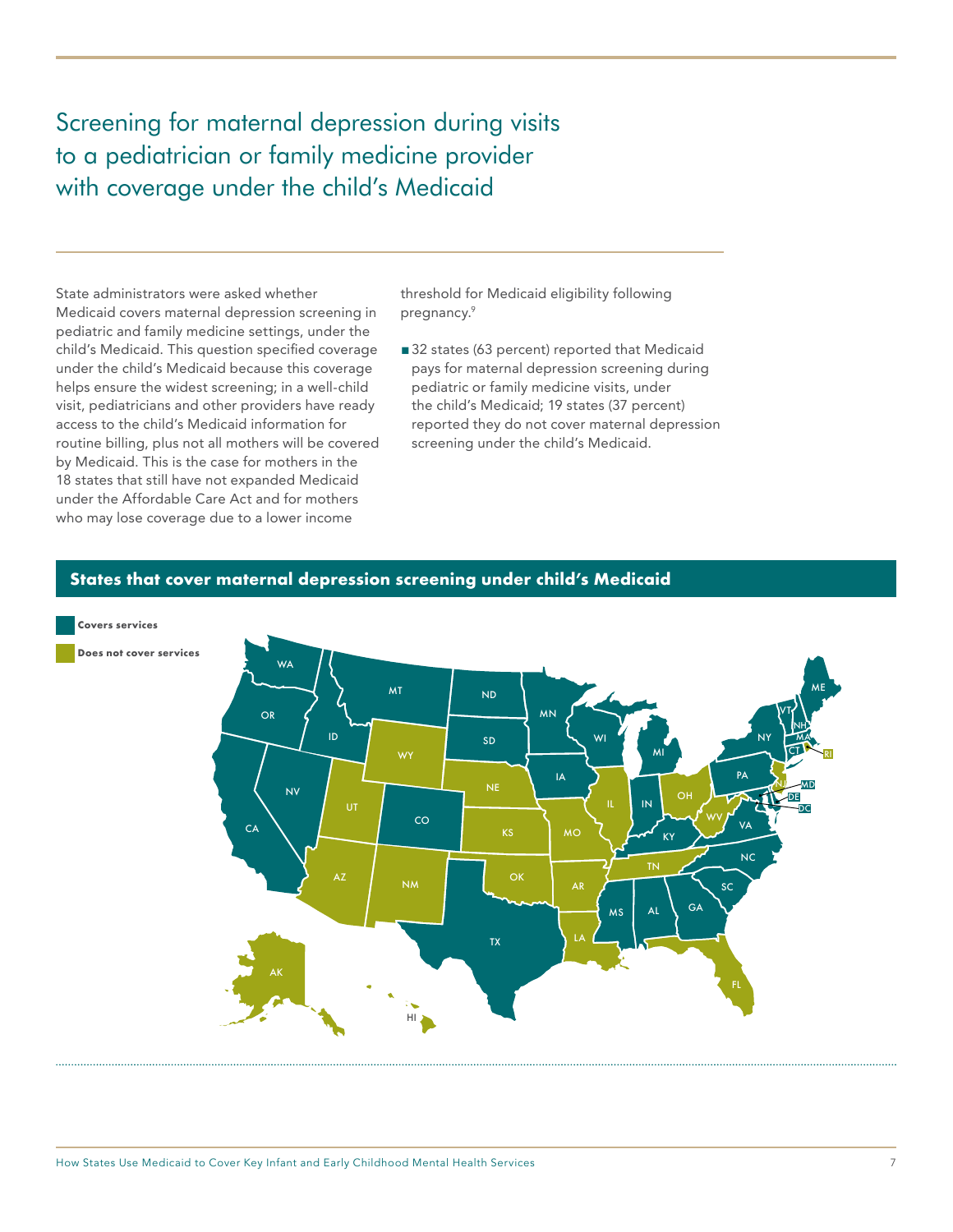States that cover depression screening under the child's Medicaid reported on whether providers are required to use specific types of depression screening tools.

- 20 states (63 percent) require the use of a validated depression screening tool.
- ■9 states (28 percent) only allow the use of specific tools (e.g., Edinburgh Postnatal Depression Scale, Patient Health Questionnaire-2, Patient Health Questionnaire-9).
- 3 states (9 percent) allow the use of any depression screening tool.

Among the states that pay for depression screening under the child's Medicaid, 17 states (53 percent) allow screening on an "as needed" or "medically necessary" basis: CA, CT, DE, GA, IA, ID, MA, ME, MT, NH, NV, OR, PA, TX, VT, WA, and WI (CT, MT and TX allow screening as needed during the child's first year); and the remaining 15 states (47 percent) place various limits on the number and duration of

allowable depression screening (see Figure 2).

Many of the states that cover maternal depression screening under the child's Medicaid in pediatric and family medicine settings also report that screening in nonmedical settings is allowed.

- ■13 states (41 percent) reported that maternal depression screening can be administered in nonmedical settings; the following are settings where depression screening can be provided and paid for by Medicaid:
	- 10 states (77 percent): other community setting (e.g., family resource center, WIC clinic)
	- ■9 states (69 percent): home/foster home
	- ■9 states (69 percent): shelter (e.g., homeless shelter, domestic violence shelter)
	- ■9 states (69 percent): early care and education program
	- 8 states (62 percent): Part C Early Intervention session in home or community setting



#### **FIGURE 2 How often can a maternal depression screening be conducted?**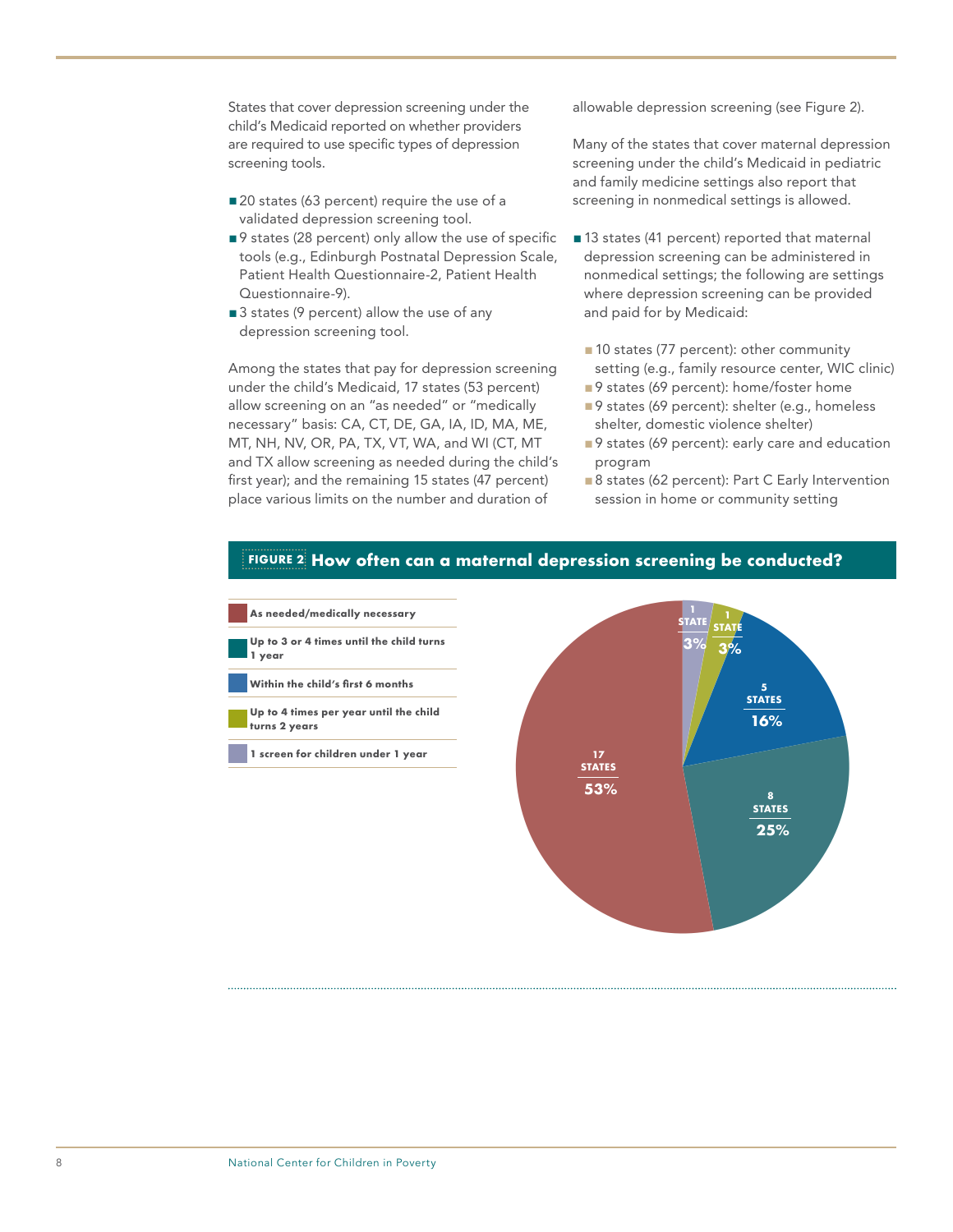#### Maternal depression screening policy and supports for implementation in North Carolina and Minnesota

North Carolina Medicaid pays for up to four maternal depression screenings in the child's first year and providers can bill for the screenings under the child's Medicaid. Community Care of North Carolina (CCNC), the organization responsible for Medicaid service delivery, developed a maternal depression [toolkit](https://www.communitycarenc.org/media/files/maternal-depression-toolkit-rev.pdf) on screening, referral, and follow-up. The toolkit provides background on the value of maternal depression screening (MDS), information on tools, and an algorithm for deciding when and how to respond to elevated scores. The toolkit's guidance highlights the need for follow-up social-emotional screening of the child, in response to a positive parent screen, and if needed, referral of the dyad for relationshipbased treatment and a case management program called CC<sub>4</sub>C.

North Carolina Medicaid also helps providers improve their practices by offering an on-line course on [MDS.](https://www.communitycarenc.org/media/files/moc-iv-maternal-depression.pdf) This fivesession course provides maintenance of certification credit and covers screening policies and procedures, the negative impacts of maternal depression on the infant, and referral practices for the mother and the mother-infant dyad. Another critical support provided by CCNC is feedback to providers. Each quarter, providers receive their MDS rates so that they know their performance on this indicator. The system's quality improvement specialists also visit practices and can help providers increase their rates by encouraging their use of the toolkit and course, and providing individualized assistance.

The suite of supports for MDS has produced high rates of screening in North Carolina. In a 14-month period ending in March, 2018 MDS ranged from 72 percent to 87 percent.

In November 2015 the Minnesota Department of Health (MDH) released [clinical guidelines](http://www.health.state.mn.us/divs/cfh/topic/pmad/content/document/pdf/ppdguide.pdf) for implementing universal maternal depression screenings (MDS) in well child visits. The guidelines provide information about the importance of screening, potential interventions, documentation practices for screening in well-child visits, scripts to guide staff and providers on the PPD screening and referral process, screening tools, and resources for parents and providers. The guidelines also provide specific instructions for how the provider should respond to different screening results, including guidance about how to connect a parent with a mild or moderate score to a mental health care provider and critical steps to take when a parent or caregiver has a high or "crisis" score.

MDS is a recommended practice in [Minnesota's Early](https://edocs.dhs.state.mn.us/lfserver/Public/DHS-3379-ENG)  [Periodic Screening and Treatment \(EPSDT\) program](https://edocs.dhs.state.mn.us/lfserver/Public/DHS-3379-ENG) and is covered under the child's Medicaid up to 6 times for any caregiver of a child less than 13 months old when providers use one of several validated tools. The clinical guidelines also highlight the need for heightened attention to the socialemotional and developmental needs of children whose parents' or caregivers' screenings indicate potential mental health concerns, and suggest screening in both of these domains at each well-child visit.

As part of the Postpartum Depression Screening Quality Improvement Project, MDH conducted three cycles of a learning collaborative that supports MDS. Participating clinics attended 2 in-person sessions, and received technical assistance through phone calls, 2 webinars, and site visits. The 13 clinics that participated in the first 2 cohorts of the learning collaborative screened 2,885 parents; this represented a significant improvement for all of the clinics since none had conducted universal screening prior to participating in the project. Across the state MDS rates nearly doubled between 2014 and 2017.

SOURCES Marian Earls, MD, MTS, FAAP; Director of Pediatric Programs, Deputy Chief Medical Officer, Community Care of North Carolina; Tessa Wetjen, formerly at MN Department of Health (2016); Susan Castelanno, Maternal and Childhood Health Director, Minnesota Department of Health (2018)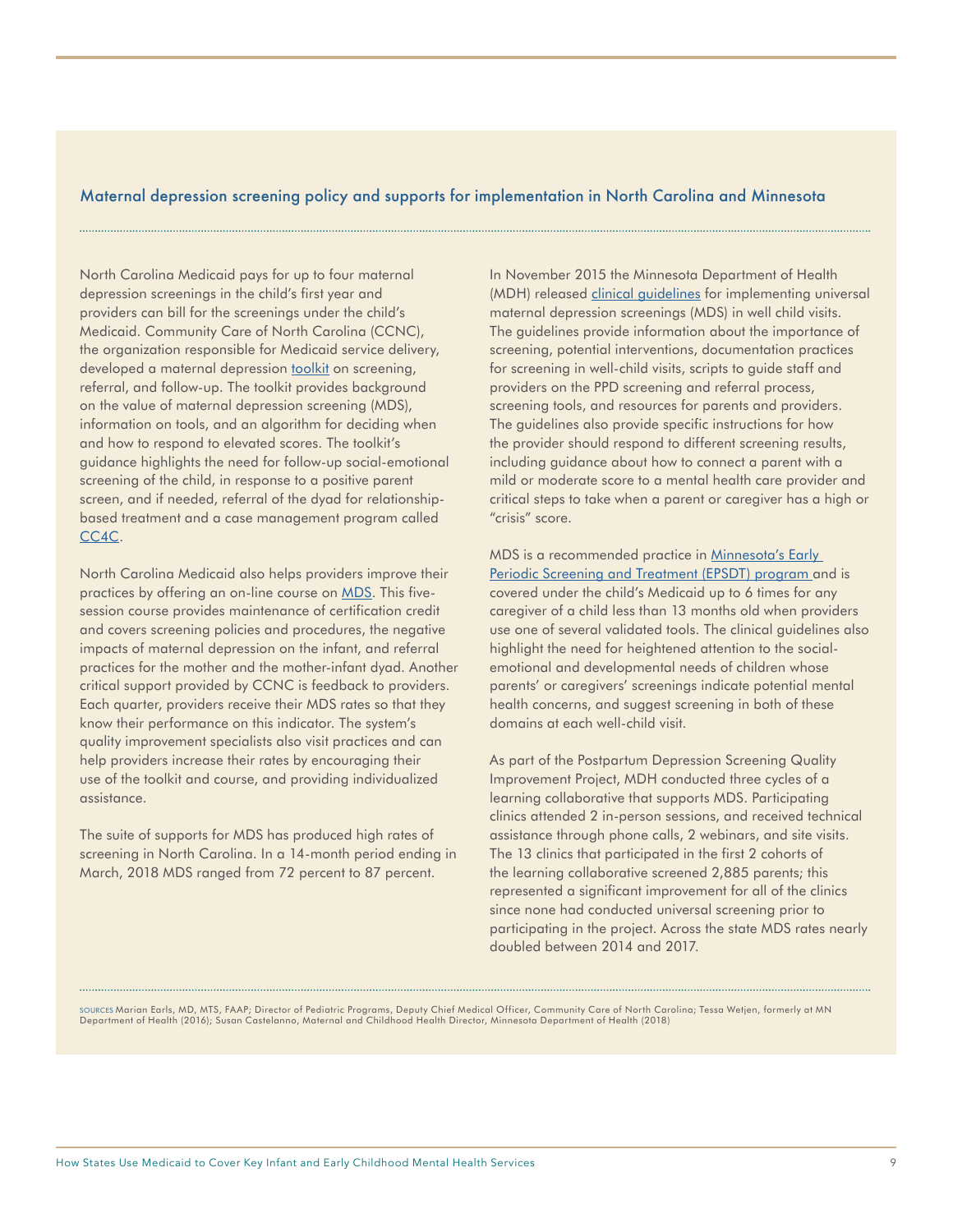## <span id="page-11-0"></span>Using the DC:0-5 or DC:0-3R diagnostic classification system

The DC:0–5 Diagnostic Classification System helps providers identify and understand mental health conditions that occur in children ages birth to five years.10 The DC:0–5 was developed by a work group comprised of infant-early childhood mental health experts, including specialists within ZERO TO THREE, the organization that sponsored and led the work that created this system. State administrators were asked if their agency or Medicaid policy requires, recommends, or allows providers to use DC:0–5 (Diagnostic Classification of Mental Health and Developmental Disorders of Infancy and Early Childhood, or the previous version DC:0–3R) to conduct mental health/ behavioral health diagnostic classification for infants and young children through 5 years.

- 13 states (25 percent) allow providers to use DC:0–5: AK, CT, DC. DE, ID, LA, MA, ME, PA, TN, VT, VA, and WA.
- 5 states (10 percent) recommend, but do not require, that providers use DC:0–5: AZ, CO, MI, MN, and OR.
- ■1 state (2 percent) requires providers to use DC:0–5: NV.
- 30 states (59 percent) reported none of the above.

States that allow, recommend, or require provider to use DC:0–5 reported on the mechanisms they use to support the use of DC:0–5.

- ■6 states (32 percent) developed a crosswalk between DC:0–5 and ICD codes and/or other guidance documents to facilitate providers' use of the DC:0–5 for billing purposes.
- ■6 states (32 percent) support provider training in using the DC:0–5 diagnostic assessment tool.
- ■2 states (11 percent) formally recognizes use of the DC:0–5 in state Medicaid policy.

### Helping families connect with services using health navigators

One significant challenge faced by health care providers is making appropriate referrals that can help families obtain needed evaluations and mental health services, especially when a child or parent screen is positive. Even when providers are knowledgeable about where to refer families, they may lack the resources to assist families in making an actual connection to the service. North Carolina providers can refer infants and young children to a Medicaid-covered case-management program, [Care Coordination for Children](https://www.communitycarenc.org/what-we-do/clinical-programs/care-coordination-children-cc4c), when a parent has a positive depression screen or other serious risk factors are present. To learn about the capacity of other states to offer similar assistance, the survey asked state administrators if the state Medicaid plan covers the services of a health navigator who can help connect either a young child or a parent to appropriate services following a child's positive social-emotional screen and/ or a parent's positive depression screen.

■9 states (18 percent) reported that Medicaid pays for a health navigator: AZ, HI, NC, NM, NV, OR, RI, VT, and WY; 40 states (78 percent) reported that they do not cover this service.

States that pay for health navigators reported on where they could be located.

- 7 states (78 percent): in both the health provider's office and in the community (e.g., mental health clinic, Help Me Grow site)
- 2 states (22 percent): in the community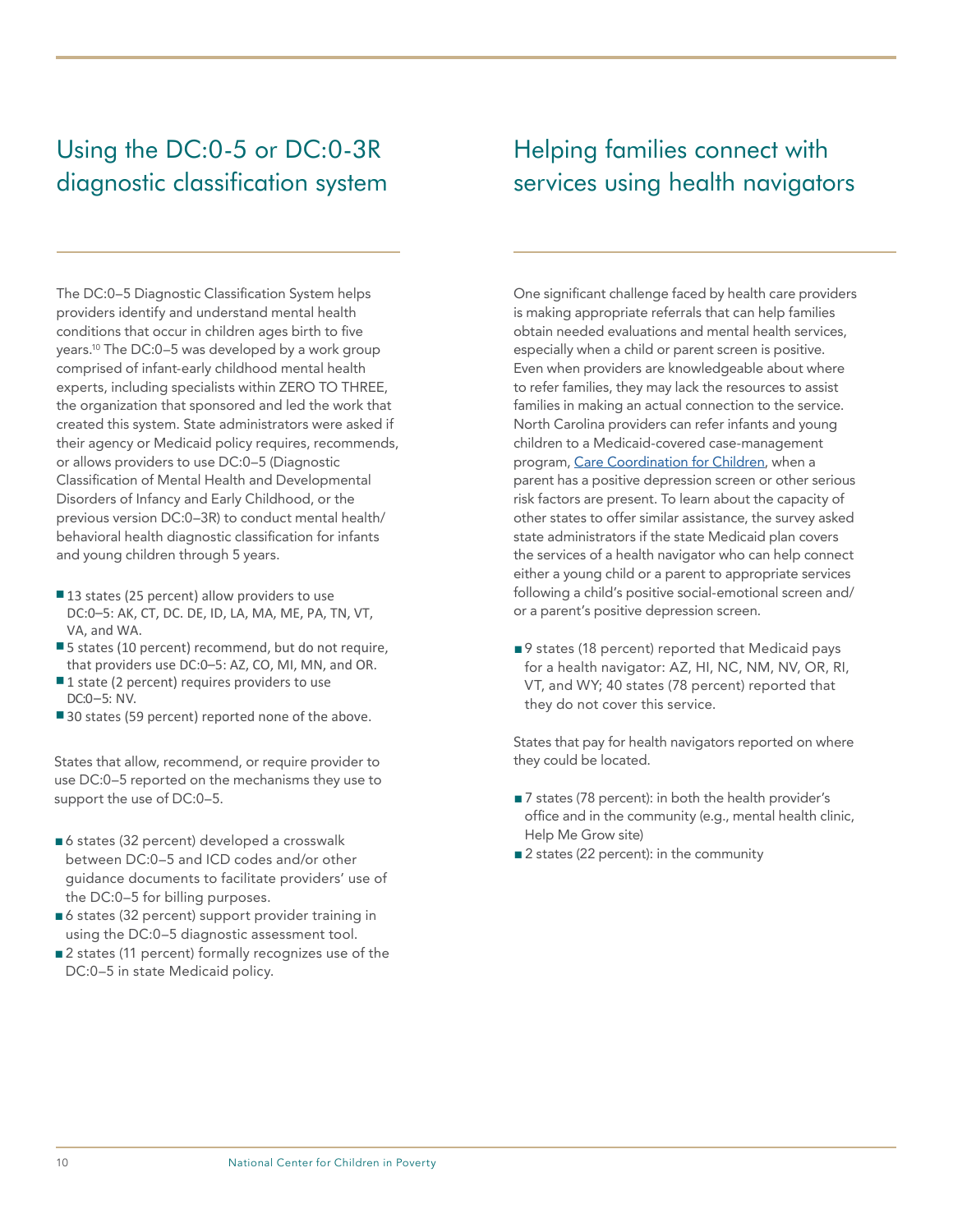<span id="page-12-0"></span>Services provided by a mental health clinician to address a child's mental health needs in a pediatric or family medicine setting

The survey asked whether Medicaid covers the services of a mental health clinician, working in a pediatric or family medicine setting, to address a child's mental health needs. This type of coverage allows for the integration of health care and behavioral health care, a model that can greatly increase children's access to mental health services.<sup>11</sup>

■47 states (92 percent) reported that Medicaid pays for a mental health clinician to address a child's mental health needs in a pediatric or family medicine setting; 4 states (8 percent) reported that they do not cover this service.

#### **States with Medicaid-covered IECMH services in a pediatric/family medicine setting**

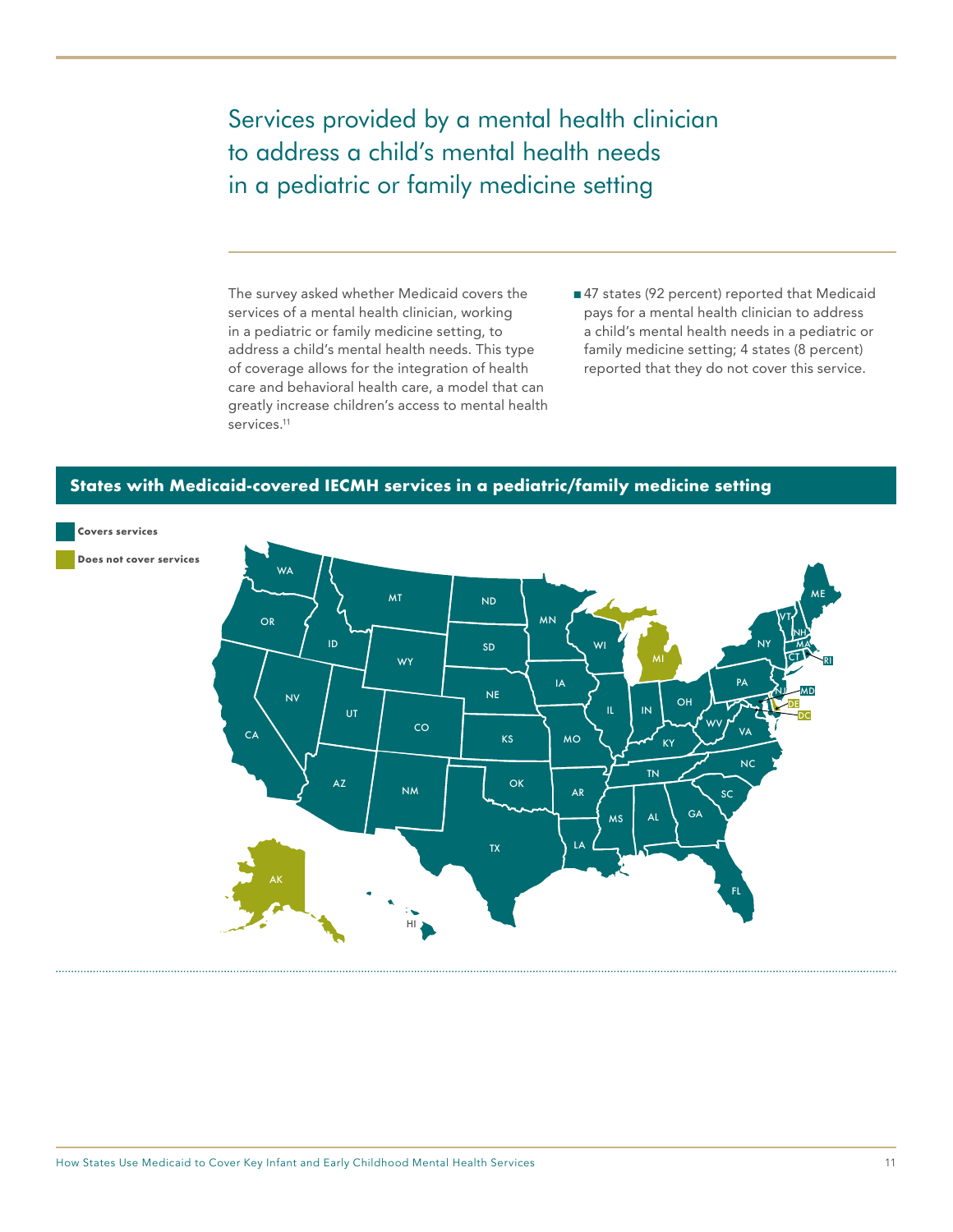Medicaid-covered services of a mental health clinician in a pediatric or family medicine setting can help ensure that children's mental health needs receive prompt attention. 44 states cover treatment, and 24 states cover parent guidance provided by a clinician in these settings.

Among states that cover a mental health clinician in a pediatric or family medicine setting, treatment, screening, and diagnostic assessment were covered by nearly all states, while a little over half paid for consultations with parents about a positive social-emotional screening and a parent's concern about the child's behavior or mental health.

- ■45 states (96 percent) cover screening and diagnostic assessment.
- ■44 states (94 percent) cover treatment.
- 26 states (55 percent) cover consultation with the parent about results of a positive screen.
- 24 states (51 percent) cover parent guidance when the parent has a concern about the child's behavior or mental health.
- 13 states (28 percent) cover consultation given to another professional/provider (preschool teacher, pediatrician).

Evidence-based practices are required in over a quarter of the states that pay for mental health clinicians in pediatric or family medicine settings, and almost three-quarters place no limits on the number of visits.

- 14 states (30 percent) have a requirement that mental health clinicians use evidence-based practices: AZ, CA, FL, GA, HI, MS, ND, NE, NV, OH, OK, OR, TX, and WI.
- ■35 states (74 percent) have no limits on the number of visits from a mental health clinician in a pediatric/family medicine setting; most states citing limits mentioned that additional visits were possible under EPSDT and a determination of medical necessity.

States' eligibility criteria for specific IECMH services play a key role in children's access to services. When asked about eligibility requirements for services from a mental health clinician in a pediatric or family medicine setting to address child mental health needs, survey participants cited multiple factors, as shown in Figure 3. Medical necessity was the most

#### Oregon: at-risk codes

Health care providers often see children who do not meet the full criteria for a mental health diagnosis, but who are experiencing conditions and family circumstances that place them at high risk for the development of significant mental health disorders. Starting January 1, 2016, Oregon's health care providers have been able to bill Medicaid for children's mental health services under a code indicating the presence of family and environmental factors that place the child "at risk" of a mental health disorder. The Oregon State Medicaid office approved the use of the ICD-10 code, Z63.8, for children who are experiencing significant changes in their immediate family environment that present risks for the development of a mental health condition. The situations included in the code are family

discord, high expressed emotional level within the family, inadequate family supports and/or resources, and inadequate or distorted communication within the family.

Other codes can be used for children experiencing symptoms related to abuse and neglect. These include codes for children who have a history of maltreatment: physical and sexual abuse (Z62.810), psychological abuse (Z62.811), and neglect (Z62.812). The codes for children who have experienced recent abuse and neglect (Z69.010 and Z69.020), previously under adjustment disorders, were also revised to eliminate age restrictions. The use of all of these codes helps the state of Oregon address children's mental health needs early in an effort to reduce the development of serious mental health conditions.

SOURCE Laurie Theodorou, Program and Policy Development Specialist, Department of Human Services and Oregon Health Authority (2016)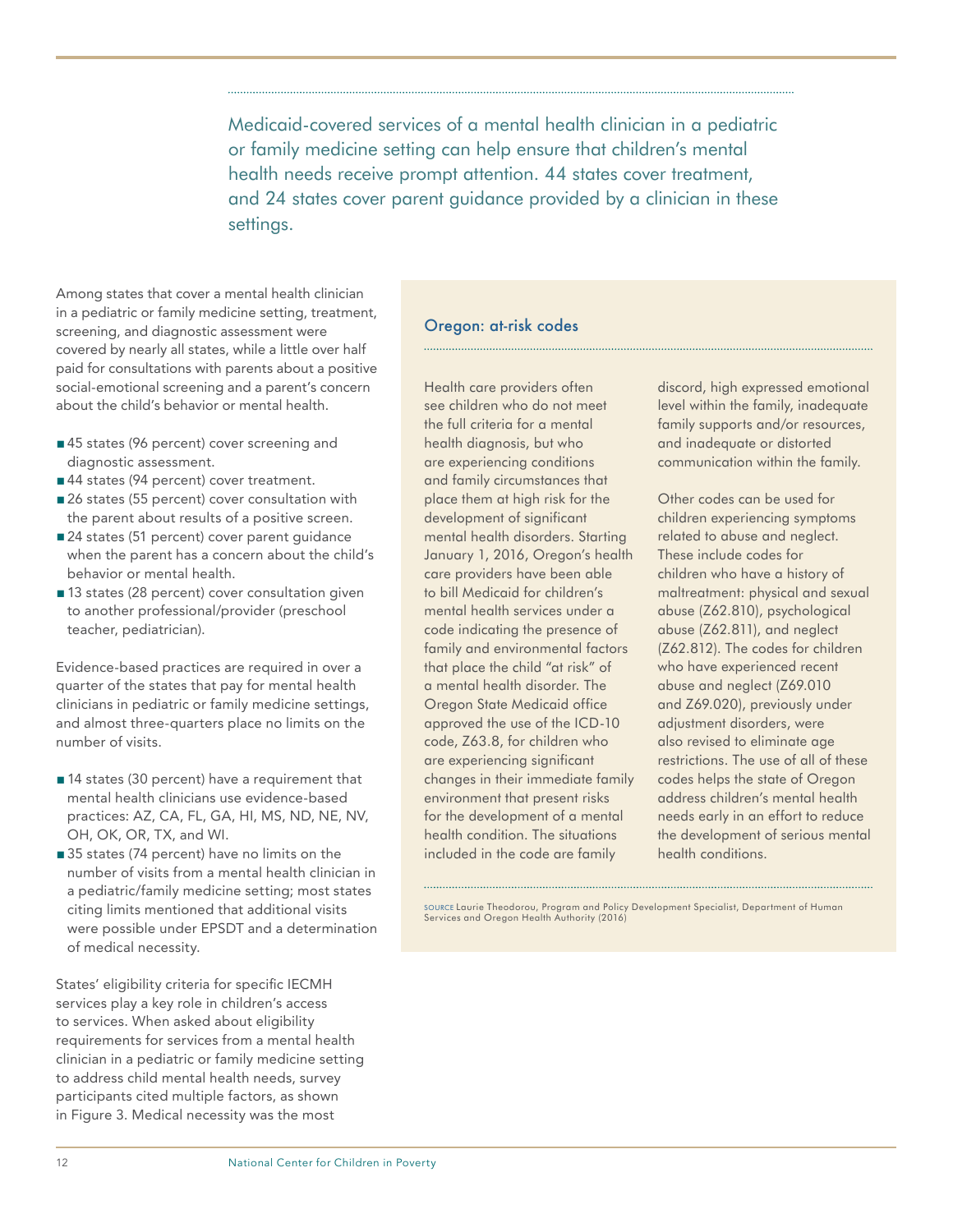Oregon's use of "risk codes" associated with adverse circumstances such as child's exposure to severe family conflict or maltreatment allows providers to address young children's mental health needs early in an effort to prevent serious mental health conditions.

> frequently identified requirement (40 states). It is notable that several states reported that they cover the services of a mental health clinician in a pediatric or family medicine setting to address a child's mental health needs under conditions that suggest risk to the child's well-being: when a parent or provider has a concern (14 states); when a child has a positive social-emotional screen (22 states); and when family risk factors exist (13 states); when a parent has a diagnosis (6 states). 24 states (51 percent) offer treatment without diagnosis when there are family risk factors, including parent depression, that make it likely the child will experience a mental health condition.

Oregon was one of the first states to use an "at risk" code that enables children to receive a broad array of early childhood mental health services even when they do not fully meet criteria for a mental health disorder (see Oregon: At-Risk Codes).



**FIGURE 3** Medicaid eligibility requirements: mental health services in a pediatric/family medicine setting

\* The Diagnostic Classification of Mental Health and Developmental Disorders of Infancy and Early Childhood is a classification system focused on developmental issues unique to infancy and toddlerhood. (Precursor to DC:0–5)

\*\* Part C Early Intervention Individual Family Service Plan (IFSP)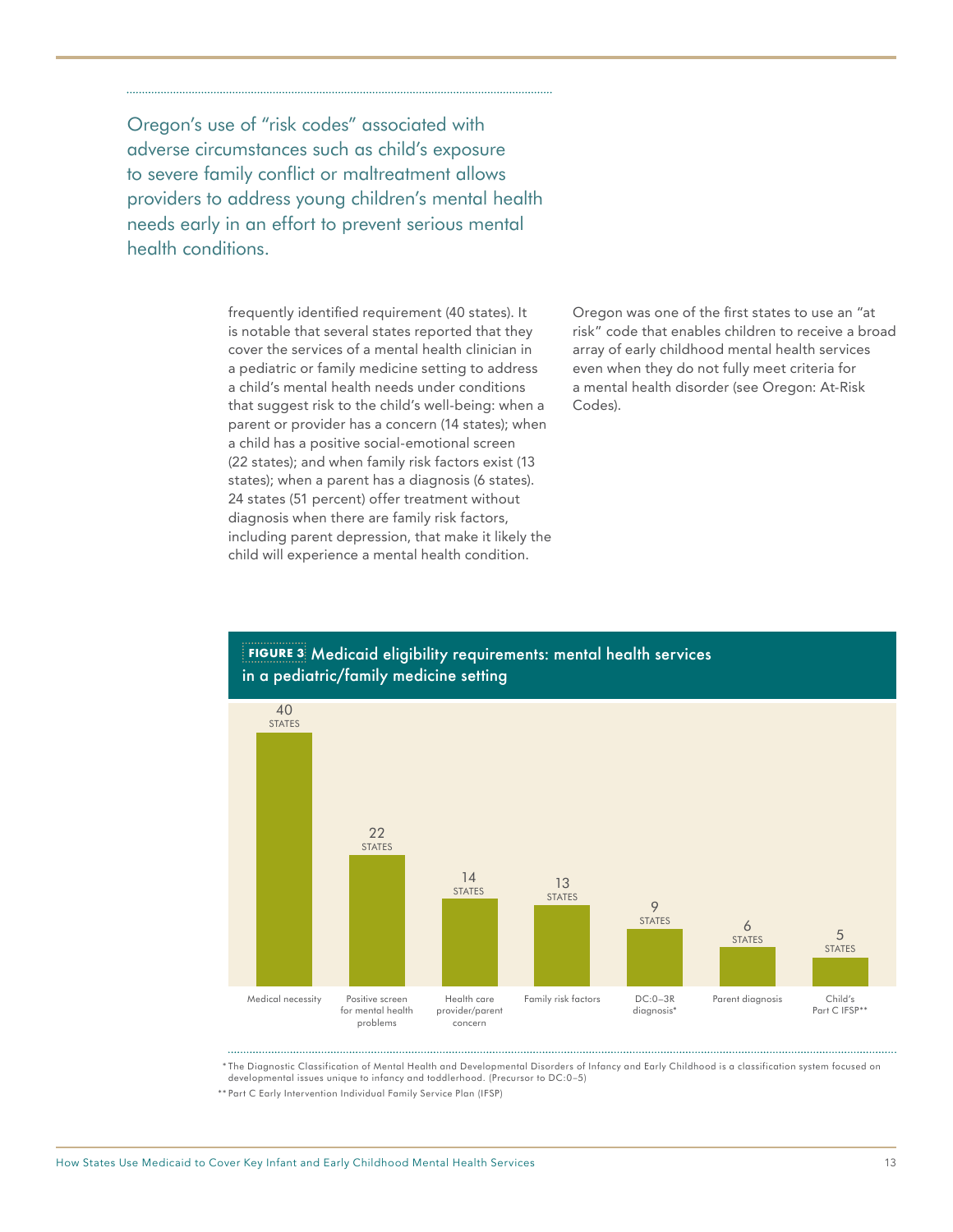<span id="page-15-0"></span>Services provided by an early childhood mental health specialist to address a child's mental health needs in child care and early education programs

A growing number of states are expanding early childhood mental health (ECMH) consultation, which typically includes 3 types of supports: training and consultation to help teachers use practices that promote the social-emotional growth of all children in a class; consultation and guidance to help teachers address the needs of individual children with challenging behavior or mental health needs; and consultation with parents to help them respond effectively to their children's socialemotional needs and behavior problems.12 Survey participants were first asked a general question about Medicaid coverage for services provided by an early childhood mental health specialist in early care and education settings. They were then asked

whether Medicaid covers some of the services typically offered in ECMH consultation as well as screening, diagnosis, and treatment.

■ 35 states (69 percent) reported that Medicaid pays for an early childhood mental health specialist to provide services to address a child's mental health needs in child care and early education programs; 16 states (31 percent) reported that they do not cover this service.

States that cover services in these programs reported coverage only for services targeting the needs of individual children. While almost all the states cover treatment, screening, and diagnostic



#### **States with Medicaid-covered IECMH services in early care and education settings**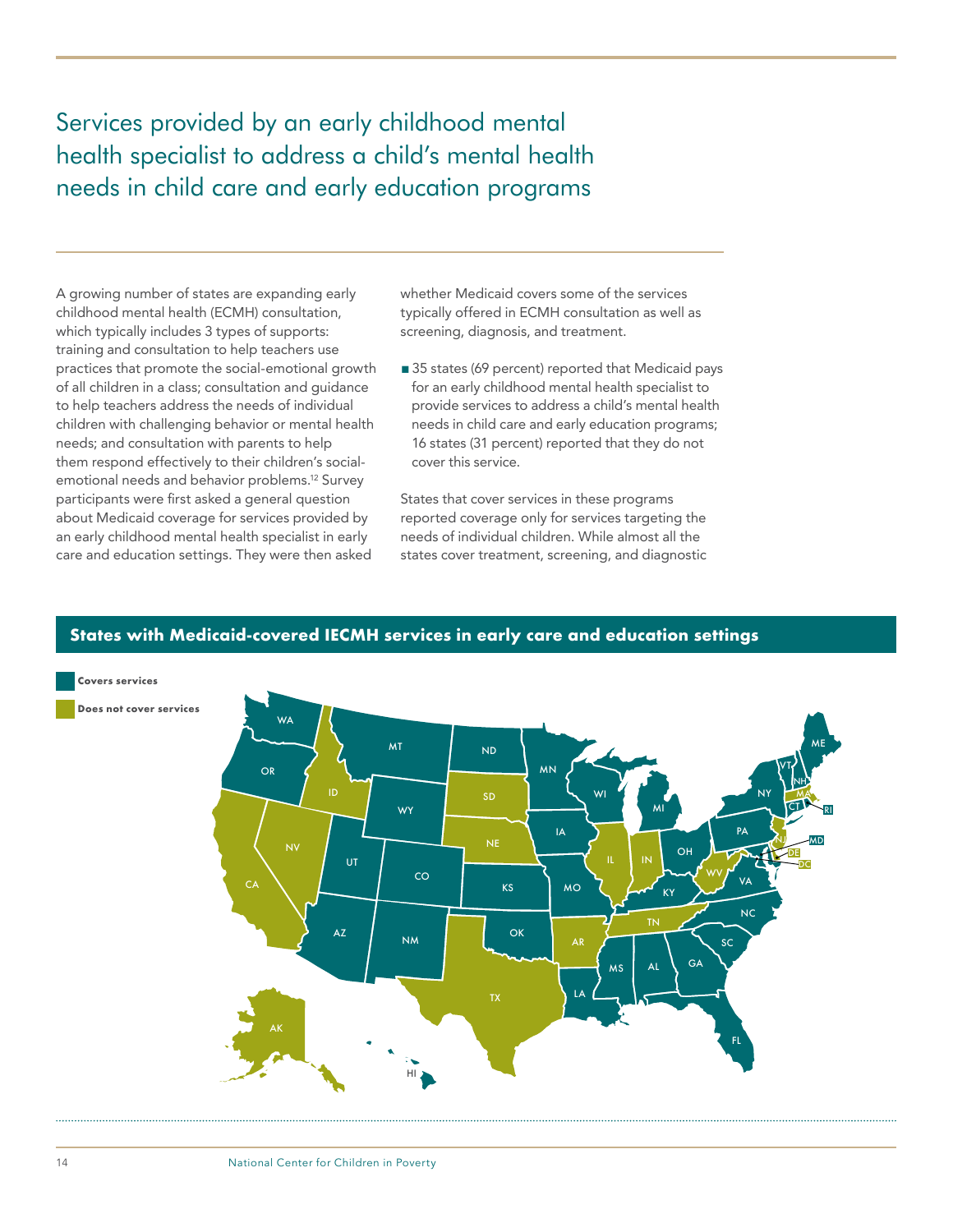assessment, fewer than half cover consultation with parents or teachers to address the needs of an individual child. No state covers services that aim to benefit an entire classroom or group of children through consultation or group training activities. Although these services do not explicitly target individual children, IECMH consultation or linked consultation and staff training can help reduce challenging behaviors in the classroom.13 The potential value of these services to individual children is suggested by recent research showing that classrooms with high proportions of young children experiencing challenging behavior can have negative effects on their peers' mental health.<sup>14</sup>

- 32 states (91 percent) cover treatment (e.g., child groups, parent-child treatment).
- 32 states (91 percent) cover screening or diagnostic assessment of the child for mental health problems.
- 14 states (40 percent) cover consultation with parent about concerns regarding an individual child.
- 13 states (37 percent) cover consultation with teachers about interventions and supports to address an individual child's behavioral and mental health needs.
- 0 states cover consultation with teachers and program directors to help strengthen practices that promote young children's mental health and social-emotional growth.
- 0 states cover group training of staff on supporting young children's social-emotional

growth and addressing mental health needs of children.

Among states with Medicaid-covered services to address young children's mental health needs in early care and education settings, fewer than half reported that they require the use of evidencebased screening, diagnostic, or treatment tools and practices, while more than a quarter reported that they place no restrictions on the number of visits for these services.

- ■15 states (43 percent) require the use of evidence-based tools or practices: AL, AZ, FL, GA, IA, LA, MI, MS, ND, OH, OK, OR, SC, VT, and WI.
- 26 states (74 percent) reported that there are no restrictions on the number of visits; most states that indicated limits mentioned that additional visits were possible when medically necessary.

States most frequently reported medical necessity as the factor determining a child's eligibility for Medicaid services in an early care and education setting. A number of states also cited factors reflecting the risk of a mental health problem, including a positive screen (14 states); involvement in child welfare (5 states); parent diagnosis (3 states); and provider or parent concerns (11 states).



#### **FIGURE 4** Medicaid eligibility requirements: mental health services in child care/early education programs

\* The Diagnostic Classification of Mental Health and Developmental Disorders of Infancy and Early Childhood is a classification system focused on developmental issues unique to infancy and toddlerhood. (Precursor to DC:0–5)

\*\* Part C Early Intervention Individual Family Service Plan (IFSP)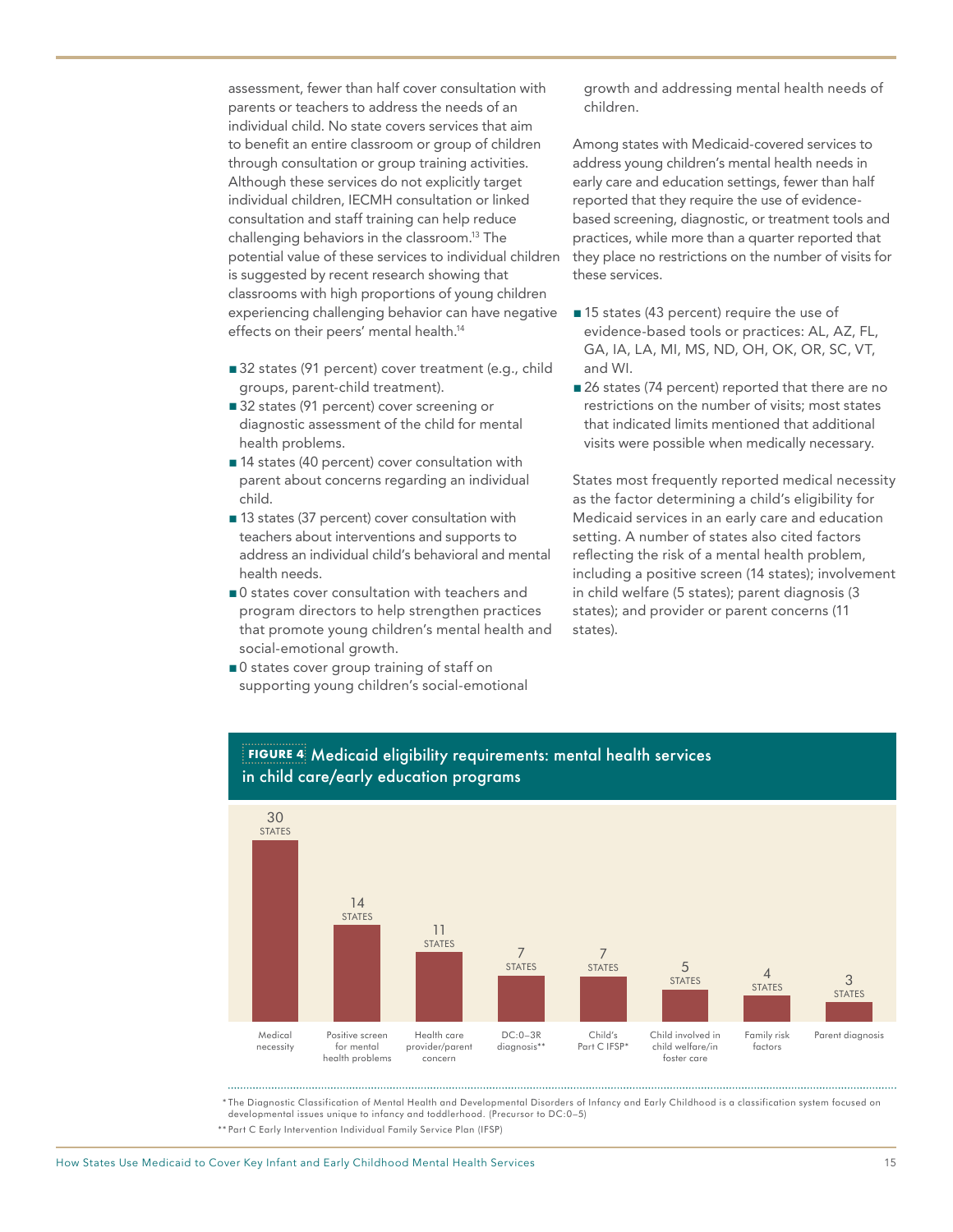## <span id="page-17-0"></span>Services provided by a mental health clinician in the home setting to address a young child's mental health needs

For many families, the home is the best place for receiving early childhood mental health services. Families with very young children may have difficulty traveling to a clinic for services, and some parents will feel more comfortable meeting with a mental health specialist at home. Almost all of the survey respondents reported that their states' Medicaid program covers services to address a young child's mental health needs in the child's home.

■ 50 states (98 percent) reported that Medicaid pays for a mental health clinician to provide services in the home to address a young child's mental health needs; 1 state (2 percent) reported that it does not cover this service.

Among states with Medicaid-covered homebased mental health services, states reported that the following services are covered:

- ■47 states (94 percent) cover screening or diagnostic assessment.
- ■44 states (88 percent) cover child treatment, including parent-child dyadic therapy.
- 33 states (66 percent) cover parent quidance when parent has a concern about child's behavior or mental health.
- 15 states (30 percent) cover consultation given to another professional/provider.
- 3 states (6 percent) cover treatment for parent depression under child's Medicaid.



#### **States with Medicaid-covered IECMH services in the home**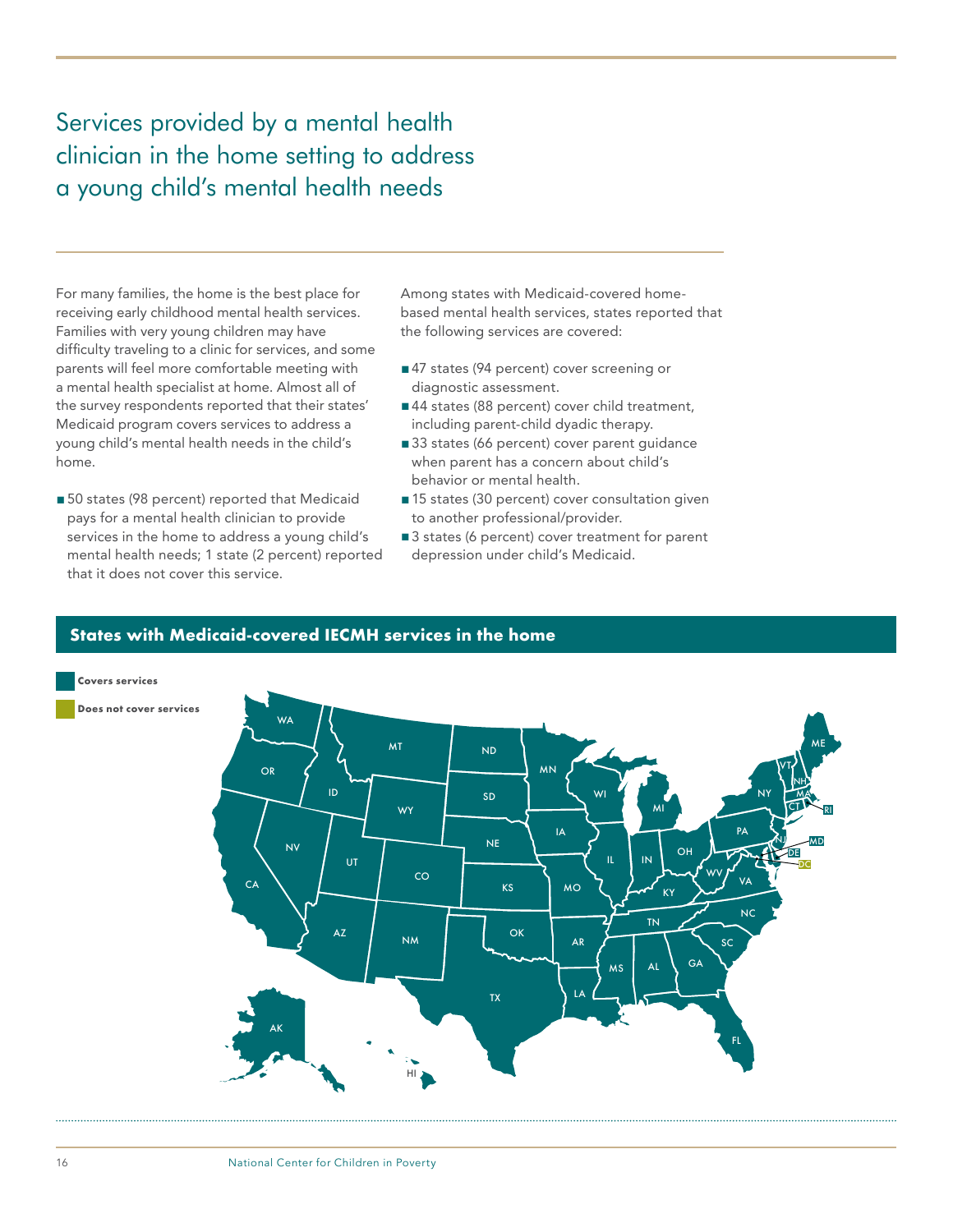In some states, Medicaid-covered early childhood mental health services are delivered within state home-visiting programs. When this occurs, common components of many home-visiting programs, such as supports for a nurturing parent-child relationship and parents' well-being, may help amplify the benefits of the mental health intervention. This approach also addresses the challenge that home visitors face when they encounter behavioral health issues that they are not trained to address in their work with families.15 The survey asked whether Medicaid-covered services in the home to address the child's mental health needs are delivered as part of a state home-visiting program.

■ 12 states (24 percent) reported that these services are sometimes provided as part of a state home-visiting program: CO, FL, HI, IA, KY, LA, MT, NM, NC, OR, RI and WV; in MS, these services are always provided as part of a state home-visiting program.

Evidence-based screening, diagnostic, or treatment tools or practices are required by a little over one-third of the states that offer home-based mental health services, and almost three-quarters do not place limits on the number of visits families receive from the mental health clinician.

- 19 states (38 percent) require the use of evidence-based tools or practices: AK, AZ, CA, CT, FL, HI, ID, IN, LA, MI, MS, MT, ND, NE, NV, OK, OR, TX, and WI.
- 36 states (72 percent) reported that there are no limits on the number of covered visits; most states that indicated limits mentioned that additional visits were possible when medically necessary.

States reported that medical necessity is the most common factor used to determine eligibility for receipt of services by a clinician to address the mental health needs of a child in the home setting; other factors, including risk conditions, were cited by fewer states (see Figure 5). Children without diagnosis can receive treatment in 23 states (46 percent) when there are family risk factors, including parent depression, that make it likely the child will experience a mental health condition.



\* The Diagnostic Classification of Mental Health and Developmental Disorders of Infancy and Early Childhood is a classification system focused on developmental issues unique to infancy and toddlerhood. (Precursor to DC:0–5)

<sup>\*\*</sup> Part C Early Intervention Individual Family Service Plan (IFSP)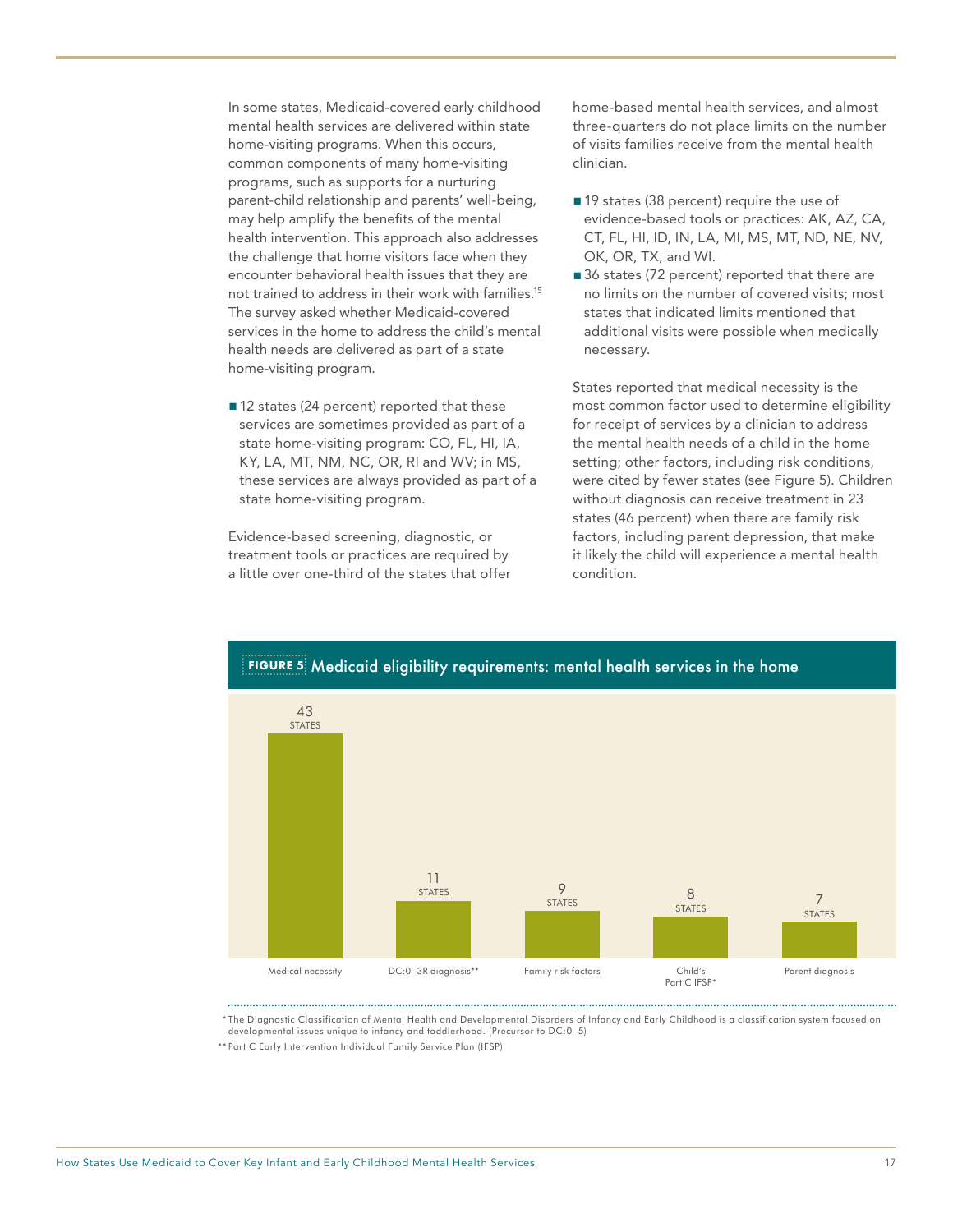### <span id="page-19-0"></span>Dyadic (parent-child) treatment

Several models of dyadic (parent-child) treatment have been developed to address mental health and behavioral problems of young children. These models target children from infancy through the early grades who may exhibit challenging behaviors (e.g., hitting, biting, refusing to cooperate) or difficulties engaging in positive interactions with the parent.16 Dyadic treatment can help parents develop responsive, nurturing styles of interaction with their child that promote positive behavior and a parent- child relationship that fosters the child's social-emotional growth. Most states reported Medicaid coverage for dyadic treatment.

■42 states (82 percent) reported that Medicaid pays for dyadic treatment of young children and parents; 9 states (18 percent) reported that they do not cover this service.

The use of a specific code for dyadic treatment would allow states to track the delivery of this service, which might be useful under certain circumstances. For example, a state might implement an initiative to expand provider training in evidence-based dyadic treatment models and promote the use of dyadic treatment or simply issue guidance about the appropriate use of this treatment and its billing code. In both



#### **States with Medicaid-covered dyadic (parent-child) treatment**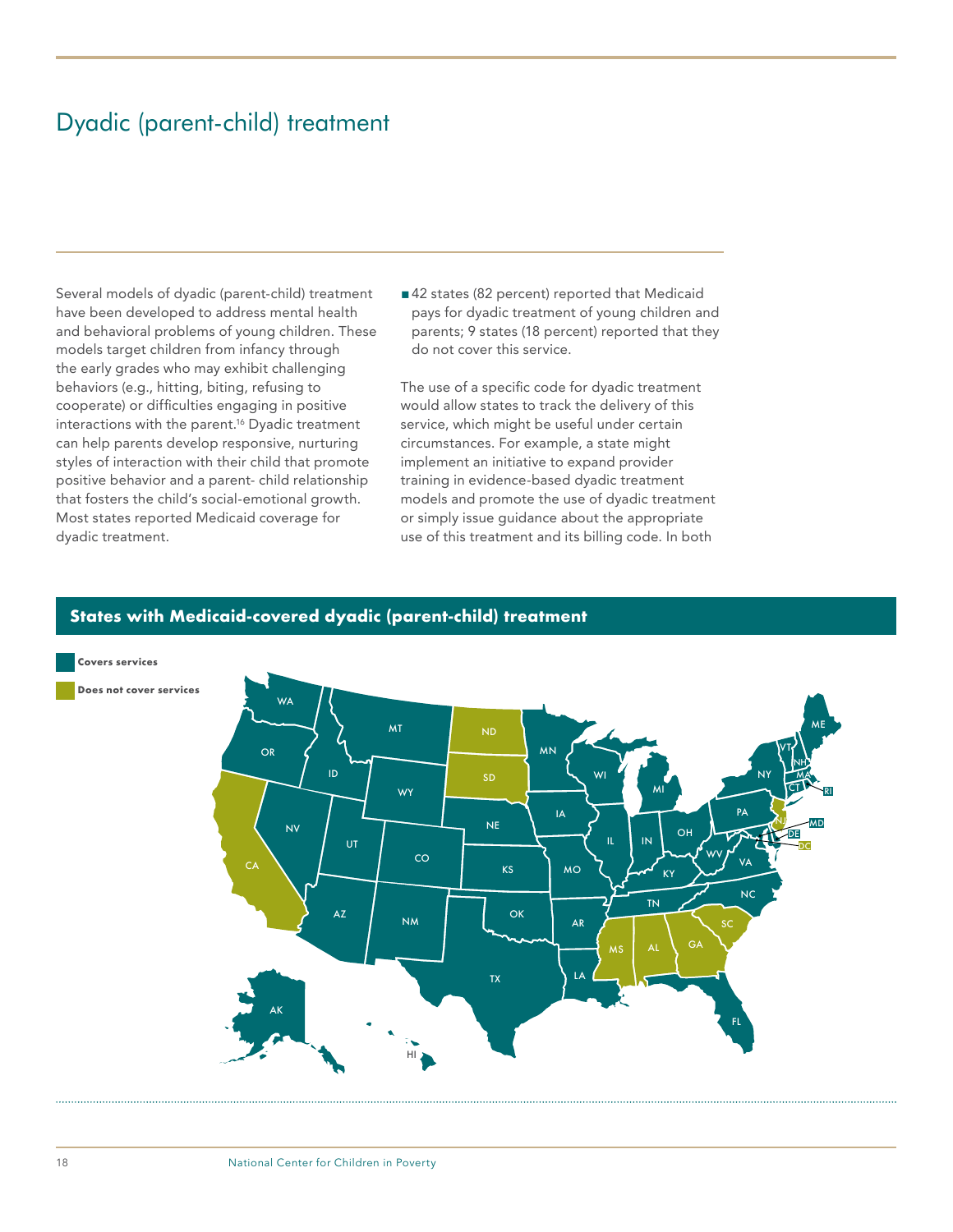cases, a separate code for dyadic treatment would allow the state to document changes in the delivery of this service.

■ 11 states (26 percent) that cover dyadic treatment reported having a specific code for this treatment: AR, HI, LA, MA, MD, MI, MN, RI, UT, VT, and WA.

Although states reported having a specific code for dyadic treatment, their descriptions of the treatment models and services covered under the codes they use for this service suggest that the codes allow rather than specify dyadic treatment, and would not permit an accurate count of dyadic treatment sessions. An exception is Washington State where health care providers who use an evidence-based dyadic treatment model bill for the delivery of this service using a required "evidence-based practice (EBP) code." EBP codes were developed for many mental health services to help Washington's Medicaid program track providers' use of evidence-based practices across the state.

Among states that cover dyadic treatment, most reported that this treatment can be provided and paid for by Medicaid in a range of medical and nonmedical settings:

- ■41 states (98 percent): mental health clinic
- ■41 states (98 percent): home/foster home
- 35 states (83 percent): pediatric/family medicine care setting
- 28 states (67 percent): child care or early education program
- ■7 states (17 percent): other community setting (e.g., family resource center, WIC site)

States that cover dyadic treatment generally set few conditions on the delivery of this service, with the exception of eligibility rules. Most did not require the use of an evidence-based treatment model and placed no limits on the number of dyadic treatment visits.

- 12 states (29 percent) require providers to use an evidenced-based dyadic treatment model: AK, AZ, DE, IA, ID, MI, NE, OK, OR, PA, and WI.
- 32 states (76 percent) have no limits on the number of dyadic treatment visits; most states that indicated limits mentioned that additional visits were possible when medically necessary.

Most states cited "medical necessity" as an eligibility criterion; factors reported by fewer states included the child's Part C Early Intervention Individual Family Service Plan and family risk factors (see Figure 6). 18 states (43 percent) offer treatment without a child's diagnosis when there are family risk factors, including parent depression, that make it likely the child will experience a mental health condition.



#### **FIGURE 6** Medicaid eligibility requirements: dyadic (parent-child) treatment

\* Part C Early Intervention Individual Family Service Plan (IFSP)

\*\* The Diagnostic Classification of Mental Health and Developmental Disorders of Infancy and Early Childhood is a classification system focused on developmental issues unique to infancy and toddlerhood. (Precursor to DC:0–5)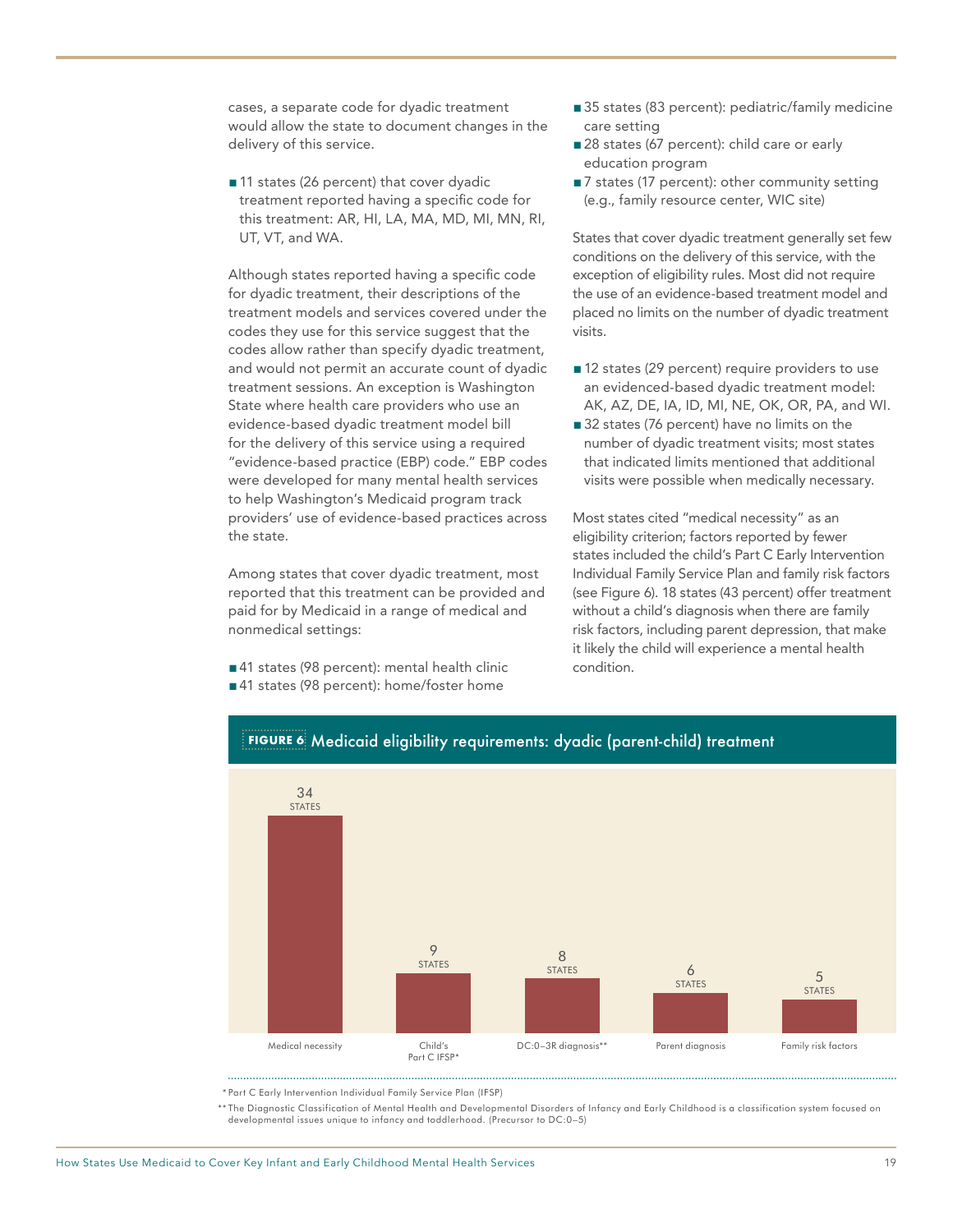<span id="page-21-0"></span>Parenting programs designed to help parents of young children promote children's social-emotional development and address child mental health needs

Evidence-based group parenting programs can help parents with young children acquire knowledge about children's needs and increase their use of positive parenting behavior. Several models have been developed for parents of infants, toddlers, and preschoolers who are exhibiting behavior problems.<sup>17</sup>

■ 16 states (31 percent) reported that Medicaid pays for parenting programs designed to help parents of young children promote children's social-emotional development and address child mental health needs; 35 states (69 percent) reported that they do not cover this service.

States reported that parenting programs can be provided and paid for by Medicaid in a range of medical and nonmedical settings:

- 15 states (94 percent): home/foster home
- 14 states (88 percent): mental health clinic
- 14 states (88 percent): pediatric/family medicine care setting
- ■12 states (75 percent): other community setting (e.g., family resource center, WIC site)
- 10 states (63 percent): child care or early education program

Only 5 states, CO, ID, NV, OR, and WA, require providers to use an evidenced-based parenting



#### **States with Medicaid-covered parenting programs**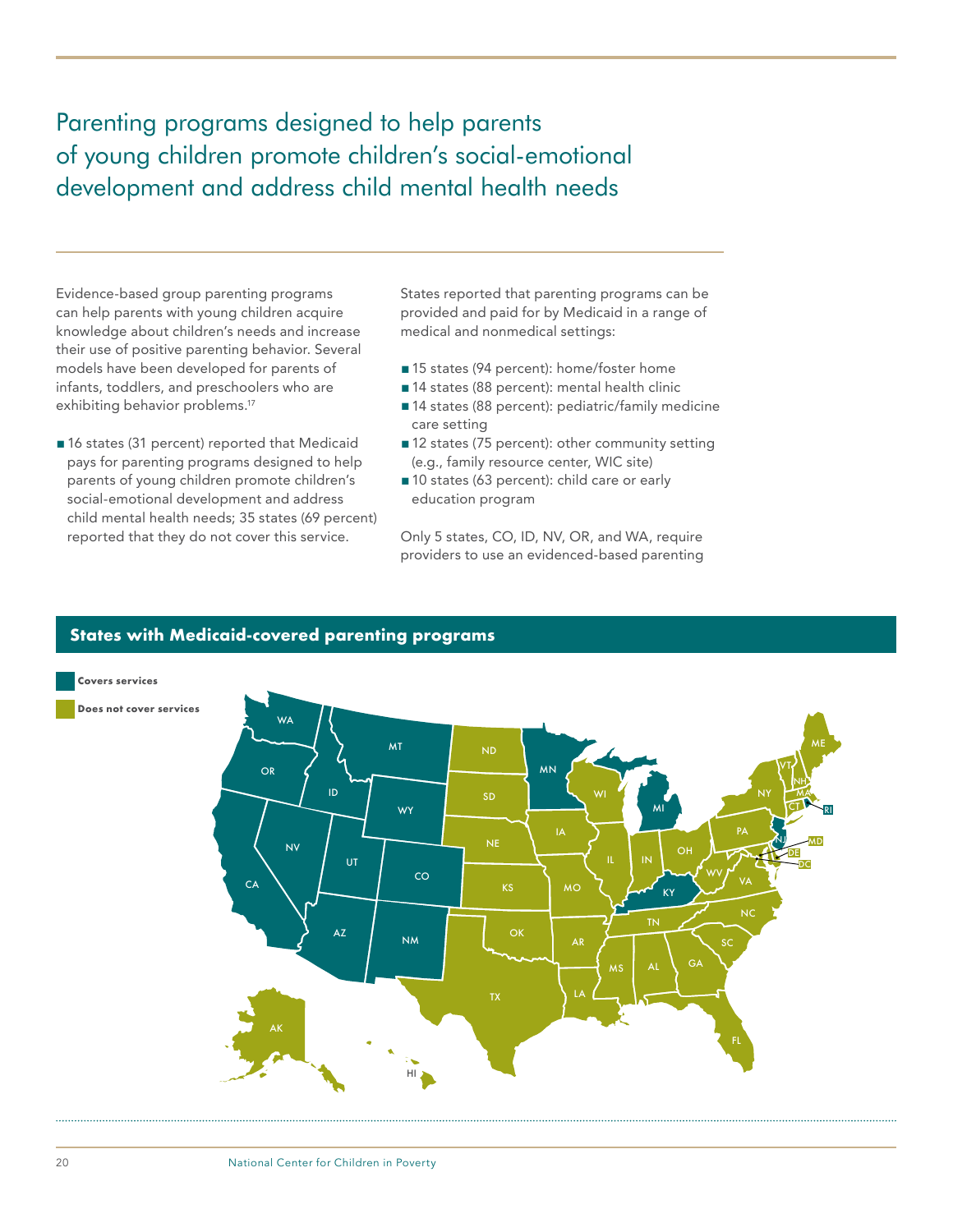program. Medical necessity was reported to be an eligibility requirement by the largest number of states (14); one-quarter of the states or fewer cited the child's Part C Individualized Family Service Plan and risk factors, such as involvement in child welfare and parent diagnosis, as criteria

used to determine eligibility for parenting programs (see Figure 7). 11 states (69 percent) offer treatment without diagnosis when there are family risk factors, including parent depression, that make it likely the child will experience a mental health condition.

#### Evidenced-based parenting program covered by Medicaid in Washington

A growing number of group parenting programs have demonstrated benefits for families with young children experiencing mental health problems, including improved parenting behavior, reduced child behavior problems, and strengthened parent-child relationships. In Washington state, Medicaid covers [Triple P](https://www.triplep.net/glo-en/home/) (Positive Parenting Program) for families with children as young as 18 months. The Triple P model offers different levels of intensity and

can be tailored to families' needs. Sessions are conducted with individual families or groups of families in the home, community, or provider setting. The use of evidence-based models is encouraged in Washington and the state's Medicaid program requires providers to use a special code when billing for Triple P to indicate use of an evidence-based model.

SOURCES Rebecca Peters, Mental Health and ABA Program Manager (2018).



**FIGURE 7** Medicaid eligibility requirements: parenting programs that promote children's social-emotional development and address child mental health needs

\* The Diagnostic Classification of Mental Health and Developmental Disorders of Infancy and Early Childhood is a classification system focused on developmental issues unique to infancy and toddlerhood. (Precursor to DC:0–5)

\*\* Part C Early Intervention Individual Family Service Plan (IFSP)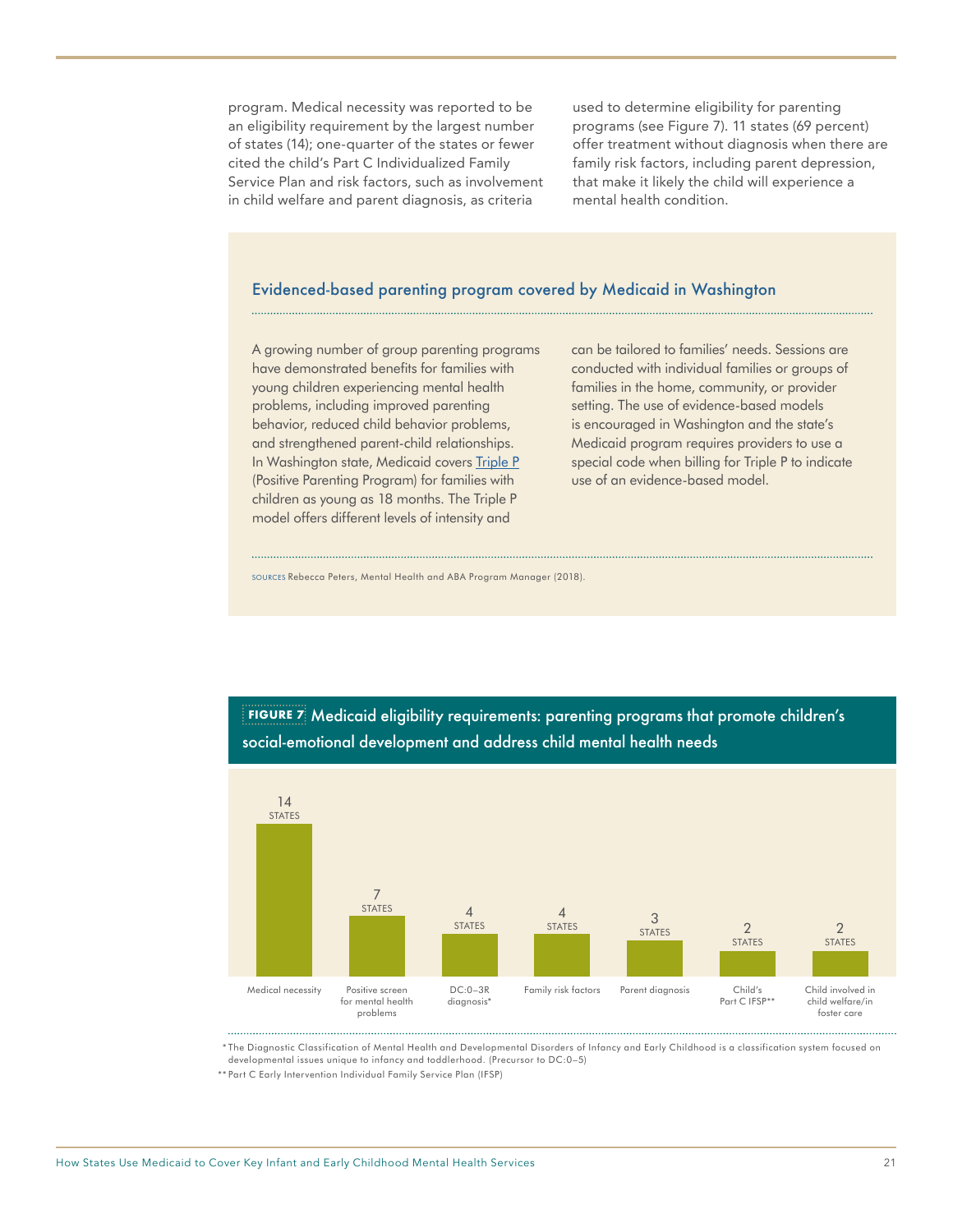

\* NM: Managed Care Organizations can provide parenting programs designed to help parents of young children promote children's social-emotional development and address child mental health needs, but they are not required to provide this service.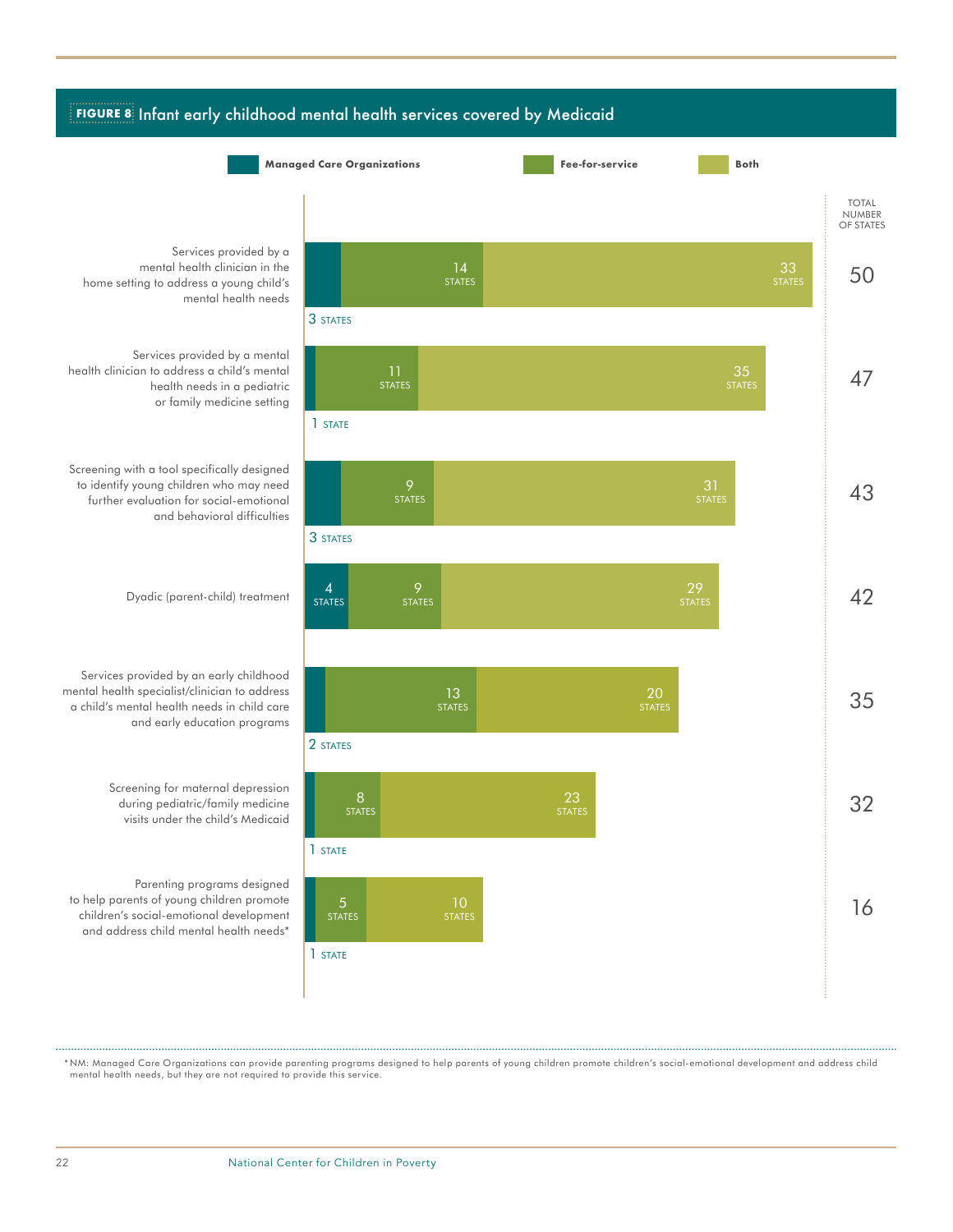## <span id="page-24-0"></span>Summary

This report presents results of a 50-state survey that examined Medicaid coverage of key infant early childhood mental health (IECMH) services and policies. While 2 states did not complete the update, we are counting their previous answers in this summary. 50 states and the District of Columbia (counted as a state in reported results) participated in the survey update. The following are key findings from the survey:

- A large number of states (35 to 50 states) report Medicaid coverage for 5 of the 7 IECMH services described in the survey: IECMH services in a home setting; IECMH services in a pediatric/ family medicine setting; social-emotional screening of child; dyadic treatment; IECMH services in an early care and education setting.
- Coverage under the child's Medicaid for maternal depression screening and for parenting programs designed to help parents of young children promote their social-emotional growth and address children's mental health needs was reported by fewer states (32 and 16, respectively). However, the number of states covering maternal depression screening has almost tripled in the past two years (see Appendix Table 2).
- Among states that cover child social-emotional and maternal depression screening under the child's Medicaid, many states cover screening when it is administered in nonmedical settings, such as homeless shelters, family resource centers, Part C Early Intervention sessions, and WIC clinics.
- Most states require providers to use validated child social-emotional and maternal depression screening tools.
- Most states do not allow or promote the use of DC:0–5 for the diagnosis of infant and early childhood mental health conditions, even those this system is specially equipped to describe the mental health conditions that occur during this age period. Only 6 states require or encourage the use of DC:0–5.
- Only nine states reported Medicaid coverage for a health navigator to assist families in connecting with appropriate services when a child or parent has a positive screen.
- Fewer than one-third of the states that cover key IECMH services require the use of evidencebased practices or models; 12 of 42 states require the use of an evidence-based dyadic treatment model and 5 of 16 states require the use of an evidence-based parenting program.
- Among states that cover key IECMH services (with the exception of maternal depression screening), most place no limits on the number of screenings or treatment visits that can be provided.
- Medical necessity is the IECMH service eligibility criteria cited most often by states; criteria reflecting risk factors were also cited by several states, including parent diagnosis and family risk factors; more than 40 percent of states reported that family risk factors alone can qualify a child for IECMH services in the home and in a pediatric/family medicine setting, as well as for dyadic treatment.
- States appear to have a limited ability to determine trends in the delivery of certain IECMH services from the codes used for billing; only 23 states have a separate code for socialemotional screening of children and while 11 states reported having a separate code for dyadic treatment, some of these states appeared to use this same code for a range of other services.

Overall, an impressive number of states report Medicaid coverage for key mental health services in a range of settings, with few limitations on the number of screenings or treatment visits. However, as noted in the recommendations that follow, there may be significant gaps between reported policy and service provision that can only be identified by further investigation.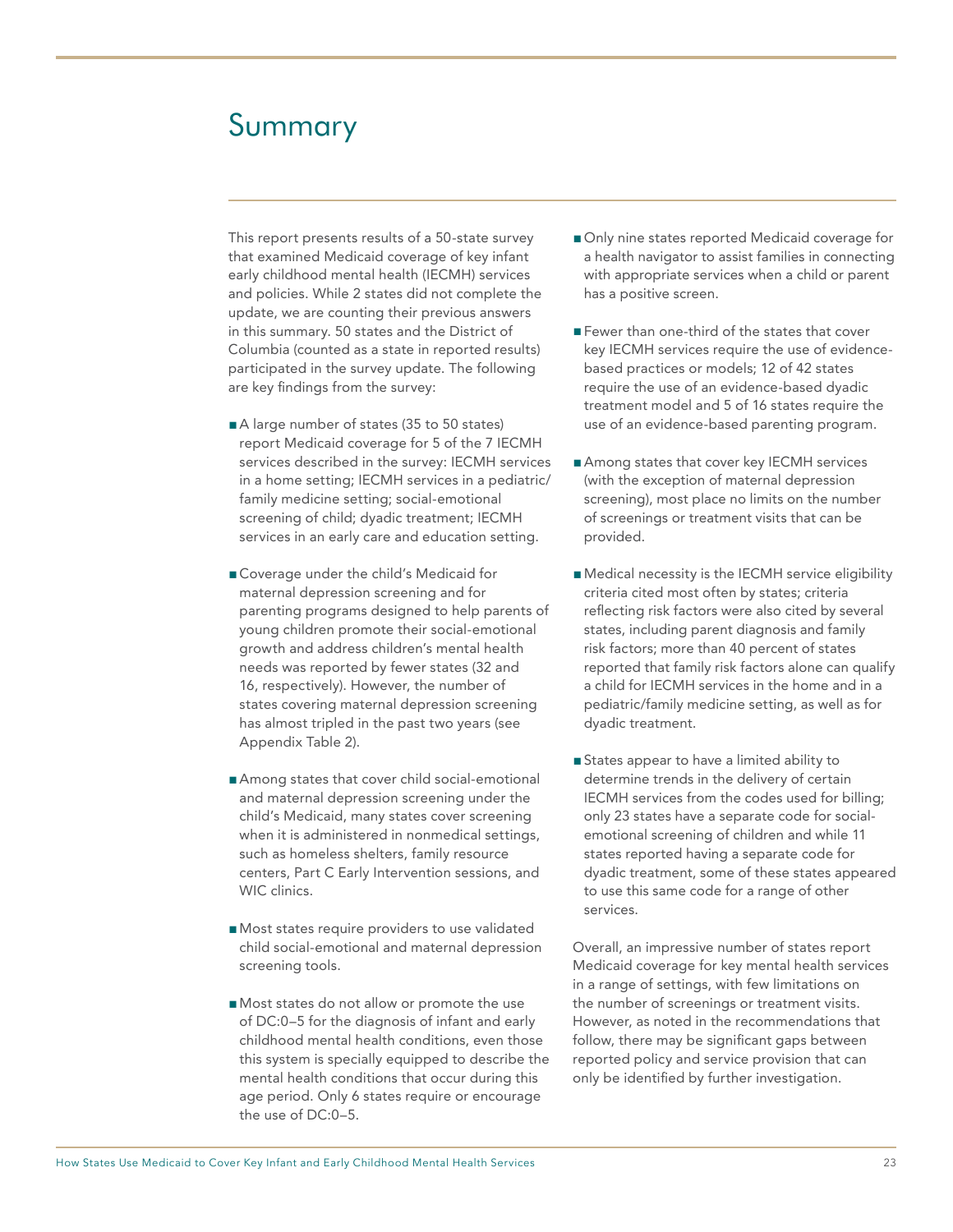## <span id="page-25-0"></span>Recommendations

Stakeholders and policymakers from a variety of sectors who are engaged in work that affects the mental health services available to young children can use the results presented in this report. These sectors include health and human services, early care and education, and philanthropy. The results can be used to examine options for improving Medicaid coverage for key early childhood mental health services, providers' ability to help families engage in services, and the quality of covered services. Below are recommendations for specific ways to use this report.

- Advocates and other stakeholders can meet with their state Medicaid officials to review the results of the survey, including the coverage of key IECMH services and related policies that affect eligibility in their state and other states. This review may set the stage for further investigation of the state's current plan, how providers must deliver and bill for services, and potential enhancements to the state plan;
- ■If a state's Medicaid program is not currently covering one or more key services, encourage administrators and policymakers to examine evidence for the benefits of the services and options for expanding coverage to include these services through a State Plan Amendment or Waiver.18 Collaborations between Medicaid officials and other stakeholders with knowledge of research-based IECMH services can support this process;
- Consider how results of the survey suggest possible improvements to access and quality of covered services in your state. For example, results showing states' use of risk factors for eligibility criteria might suggest options for broadening service eligibility in your state. Similarly, the results highlight the option of setting requirements for the use of evidencebased treatment models to help ensure treatment effectiveness;

■ For key services that are covered in your state, consider investigating whether the state has data on provider billing for the services in order to gain a better picture of how widely health care providers are actually delivering the services. This inquiry is especially important when a service is fairly new or perceived as challenging to implement (e.g., recently established maternal depression screening under the child's Medicaid), or when anecdotal evidence suggests that many health care providers may not know about Medicaid coverage of the service (e.g., dyadic treatment in some states). In cases where limited use of a covered service is found, further information gathering through focus groups or other interview methods could be used to learn why health care providers are not providing covered services. Information about how other states are helping providers deliver key covered services (e.g., through training, state guidance, case-management) can suggest ways to close the gap between policy and actual service delivery.

#### An Invitation from NCCP

The authors would like to update the results of this survey over the coming year, and welcome information about changes in the status of Medicaid coverage of IECMH-related services, including maternal depression screening, in your state and policies related to coverage. Please send updates or corrections to: ito@nccp.org. Questions about the results and requests for technical assistance can also be sent to this same address.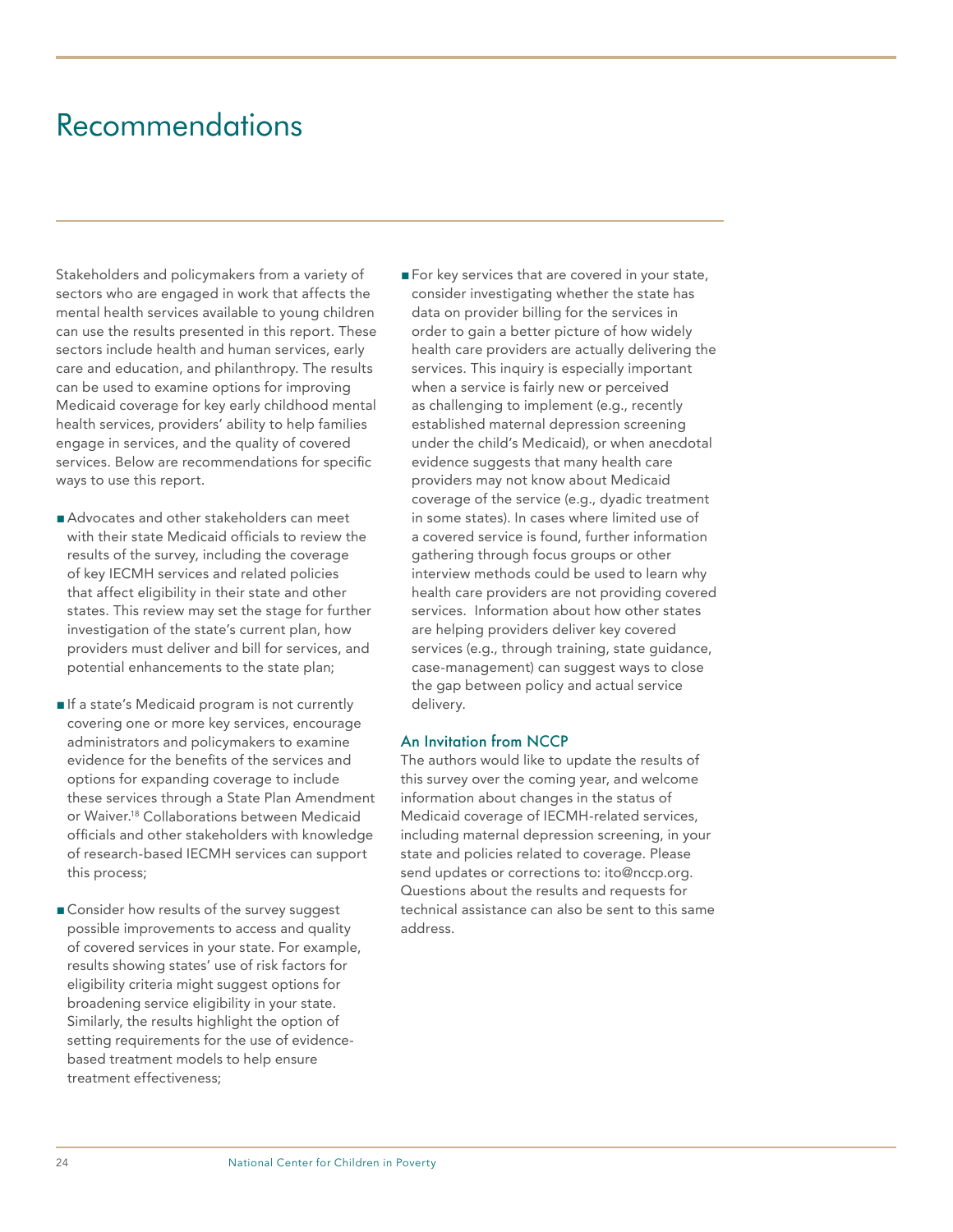## <span id="page-26-0"></span>Appendix

| $\frac{1}{2}$ TABLE 1 $\frac{1}{2}$ Screening with a tool designed to identify young children who may<br>need further evaluation for social-emotional and behavioral difficulties |                         |                |                      |      |  |  |
|-----------------------------------------------------------------------------------------------------------------------------------------------------------------------------------|-------------------------|----------------|----------------------|------|--|--|
|                                                                                                                                                                                   | <b>NUMBER OF STATES</b> |                | PERCENTAGE OF STATES |      |  |  |
| <b>DATA ON STATES</b>                                                                                                                                                             | 2017                    | 2018           | 2017                 | 2018 |  |  |
| States included in the report                                                                                                                                                     | 49                      | 51             | 100%                 | 100% |  |  |
| States covering social-emotional screens                                                                                                                                          | 41                      | 43             | 84%                  | 84%  |  |  |
| States not covering social-emotional screens                                                                                                                                      | 8                       | 8              | 16%                  | 16%  |  |  |
| States have a separate code for this service                                                                                                                                      | 18                      | 23             | 44%                  | 53%  |  |  |
| Same-day social-emotional and<br>developmental screenings are permitted                                                                                                           | 29                      | 34             | 71%                  | 79%  |  |  |
| Social emotional screening can be<br>administered in a nonmedical setting                                                                                                         | 27                      | 27             | 66%                  | 63%  |  |  |
| Home or foster home                                                                                                                                                               | 22                      | 23             | 81%                  | 85%  |  |  |
| Early care and education program                                                                                                                                                  | 21                      | 21             | 78%                  | 78%  |  |  |
| Part C Early Intervention session in home or<br>community setting                                                                                                                 | 20                      | 22             | 74%                  | 81%  |  |  |
| Shelter (e.g., homeless shelter, domestic<br>violence shelter)                                                                                                                    | 19                      | 20             | 70%                  | 74%  |  |  |
| Other community setting (e.g., family<br>resource center, WIC clinic)                                                                                                             | 19                      | 20             | 70%                  | 74%  |  |  |
| What screening tools must be used for a covered/reimbursed social-emotional screening?                                                                                            |                         |                |                      |      |  |  |
| Any validated social-emotional screening<br>tool                                                                                                                                  | 17                      | 20             | 41%                  | 47%  |  |  |
| Only specific tools are allowed (e.g., ASQ-<br>SE, DECA, SWYC)                                                                                                                    | 9                       | 10             | 22%                  | 23%  |  |  |
| Any social-emotional screening tool                                                                                                                                               | 15                      | 13             | 37%                  | 30%  |  |  |
| How often can a social-emotional screening be conducted?                                                                                                                          |                         |                |                      |      |  |  |
| As needed/medically necessary                                                                                                                                                     | 32                      | 34             | 78%                  | 79%  |  |  |
| Annually                                                                                                                                                                          | 3                       | $\overline{2}$ | 7%                   | 5%   |  |  |
| Other                                                                                                                                                                             | 6                       | $\overline{7}$ | 15%                  | 16%  |  |  |
| How is the service covered?                                                                                                                                                       |                         |                |                      |      |  |  |
| Managed care organizations                                                                                                                                                        | $\overline{4}$          | 3              | 10%                  | 7%   |  |  |
| Covered through fee-for-service                                                                                                                                                   | 10                      | 9              | 74%                  | 21%  |  |  |
| <b>Both</b>                                                                                                                                                                       | 27                      | 31             | 66%                  | 72%  |  |  |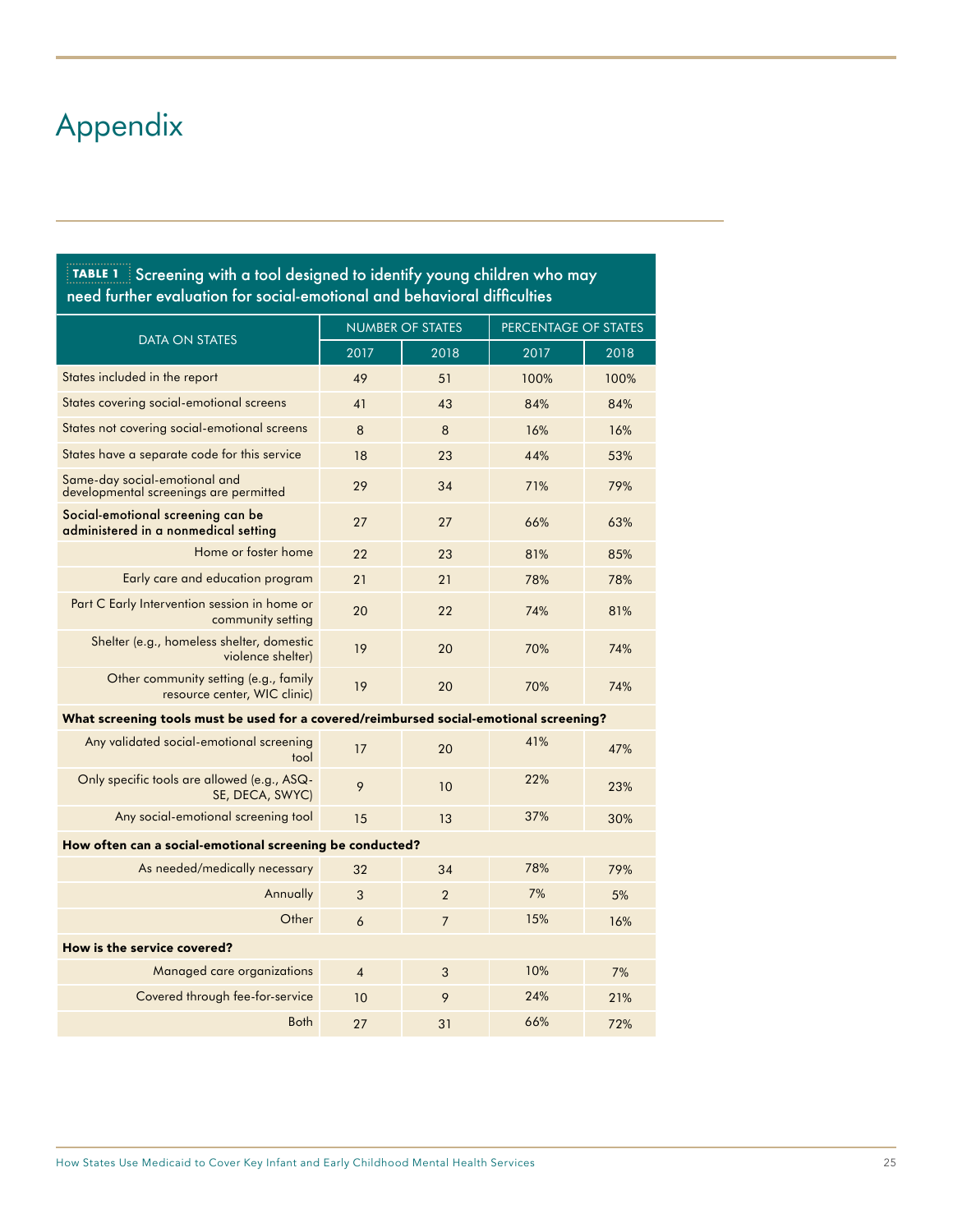| ocrediting for material appression admig visits to a poulantelan of<br>family medicine provider with coverage under the child's Medicaid                          |                         |              |                      |      |  |
|-------------------------------------------------------------------------------------------------------------------------------------------------------------------|-------------------------|--------------|----------------------|------|--|
|                                                                                                                                                                   | <b>NUMBER OF STATES</b> |              | PERCENTAGE OF STATES |      |  |
| <b>DATA ON STATES</b>                                                                                                                                             | 2017                    | 2018         | 2017                 | 2018 |  |
| States included in the report                                                                                                                                     | 49                      | 51           | 100%                 | 100% |  |
| States covering depression screenings                                                                                                                             | 11                      | 32           | 22%                  | 63%  |  |
| States not covering depression screenings                                                                                                                         | 38                      | 19           | 78%                  | 37%  |  |
| What screening tools must be used for a covered/reimbursed screening?                                                                                             |                         |              |                      |      |  |
| States require providers to use a validated<br>depression screening tool                                                                                          | 6                       | 20           | 55%                  | 63%  |  |
| States only allow the use of specific tools<br>(e.g., Edinburgh Postnatal Depression Scale,<br>Patient Health Questionnaire-2, Patient<br>Health Questionnaire-9) | 3                       | 9            | 27%                  | 28%  |  |
| States allow the use of any depression<br>screening tool                                                                                                          | $\overline{2}$          | 3            | 18%                  | 9%   |  |
| How often can maternal depression screening be conducted?                                                                                                         |                         |              |                      |      |  |
| As needed/medically necessary                                                                                                                                     | $\overline{\mathbf{4}}$ | 17           | 36%                  | 53%  |  |
| Within the child's first 6 months                                                                                                                                 | N/A                     | 5            | N/A                  | 16%  |  |
| Up to 3 or 4 times until the child turns 1 year                                                                                                                   | 5                       | 8            | 45%                  | 25%  |  |
| Up to 4 times per year until<br>the child turns 2 years                                                                                                           | 1                       | $\mathbf{1}$ | 9%                   | 3%   |  |
| 1 screen for children under 1 year                                                                                                                                | $\mathbf{1}$            | $\mathbf{1}$ | 9%                   | 3%   |  |
| Limits screening to once a year                                                                                                                                   | $\mathbf{1}$            | N/A          | 9%                   | N/A  |  |
| Maternal depression screening can be<br>administered in nonmedical settings                                                                                       | 6                       | 13           | 55%                  | 41%  |  |
| Home or foster home                                                                                                                                               | 5                       | 9            | 83%                  | 69%  |  |
| Shelter (e.g., homeless shelter, domestic<br>violence shelter)                                                                                                    | 5                       | 9            | 83%                  | 69%  |  |
| Other community setting (e.g., family<br>resource center, WIC clinic)                                                                                             | 5                       | 10           | 83%                  | 77%  |  |
| Early care and education program                                                                                                                                  | $\overline{4}$          | 9            | 67%                  | 69%  |  |
| Part C Early Intervention session in home or<br>community setting                                                                                                 | $\Lambda$               | 8            | 67%                  | 62%  |  |
| How is this service covered?                                                                                                                                      |                         |              |                      |      |  |
| Managed care organizations                                                                                                                                        | $\mathbf{1}$            | $\mathbf{1}$ | 9%                   | 3%   |  |
| Covered through fee-for-service                                                                                                                                   | 4                       | 8            | 36%                  | 25%  |  |
| <b>Both</b>                                                                                                                                                       | 6                       | 23           | 55%                  | 72%  |  |

# **TABLE 2** Screening for maternal depression during visits to a pediatrician or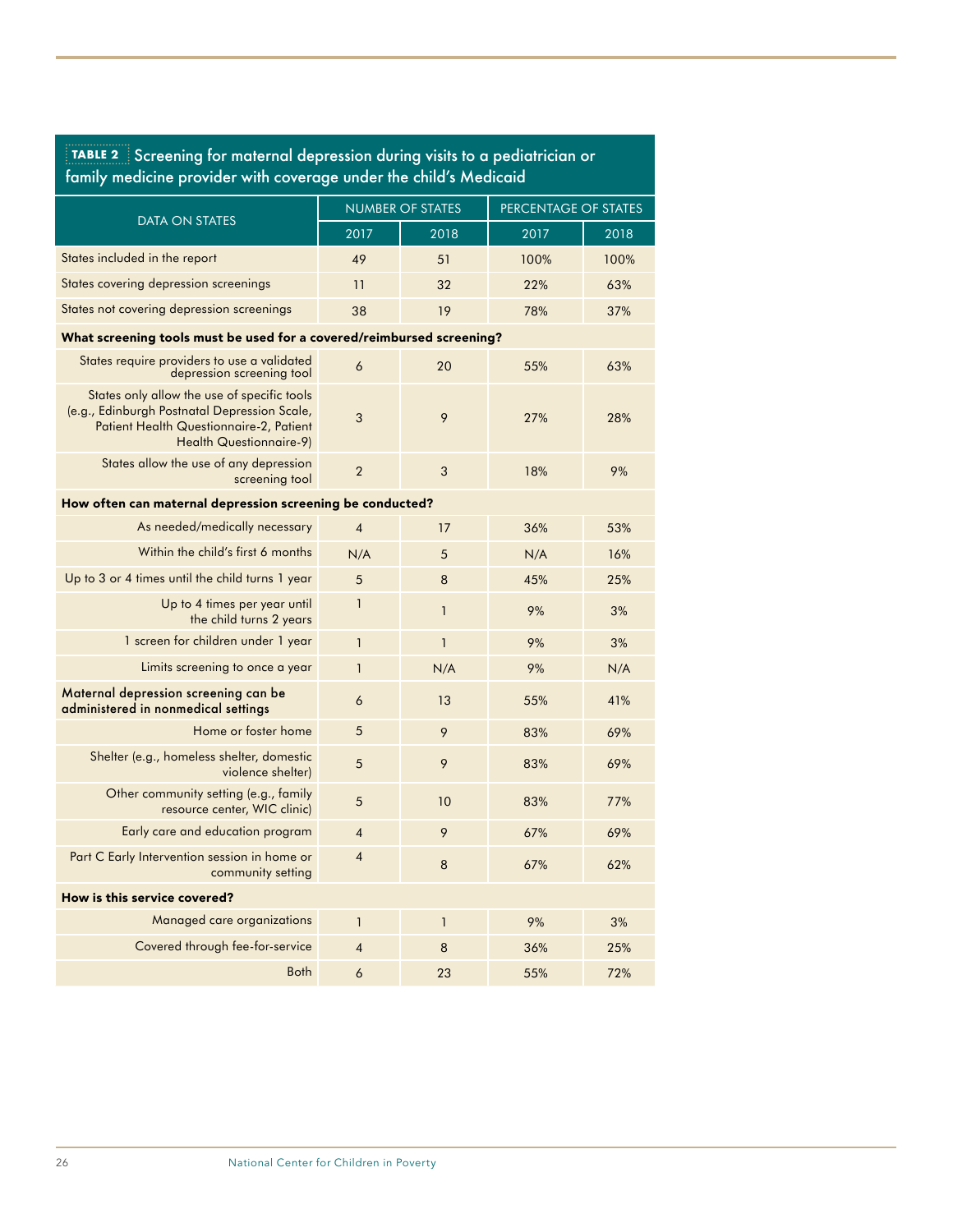| TABLE 3 Services provided by a mental health clinician to address a child's |
|-----------------------------------------------------------------------------|
| mental health needs in a pediatric or family medicine setting               |

|                                                                                                                            | <b>NUMBER OF STATES</b> |                | PERCENTAGE OF STATES |      |
|----------------------------------------------------------------------------------------------------------------------------|-------------------------|----------------|----------------------|------|
| <b>DATA ON STATES</b>                                                                                                      | 2017                    | 2018           | 2017                 | 2018 |
| States included in the report                                                                                              | 49                      | 51             | 100%                 | 100% |
| States covering child mental health services<br>in a pediatric/family medicine setting                                     | 45                      | 47             | 92%                  | 92%  |
| States not covering child mental health<br>services in a pediatric/family medicine<br>setting                              | $\overline{4}$          | $\overline{4}$ | 8%                   | 8%   |
| What services are covered?                                                                                                 |                         |                |                      |      |
| Treatment                                                                                                                  | 42                      | 44             | 93%                  | 94%  |
| Screening and diagnostic assessment                                                                                        | 41                      | 45             | 91%                  | 96%  |
| Consultation with the parent about results of<br>a positive screen                                                         | 24                      | 26             | 53%                  | 55%  |
| Parent guidance when the parent has a<br>concern about the child's behavior or mental<br>health                            | 24                      | 24             | 53%                  | 51%  |
| Consultation given to another professional/<br>provider (preschool teacher, pediatrician)                                  | 14                      | 13             | 31%                  | 28%  |
| States require the use of evidence-based<br>tools or practices                                                             | 13                      | 14             | 29%                  | 30%  |
| States have no limits on the number of visits<br>from a mental health clinician in a pediatric/<br>family medicine setting | 33                      | 35             | 73%                  | 74%  |
| How is a child's eligibility determined?                                                                                   |                         |                |                      |      |
| <b>Medical necessity</b>                                                                                                   | 36                      | 40             | 80%                  | 85%  |
| Positive screen for mental health problems                                                                                 | 17                      | 22             | 38%                  | 47%  |
| Health care provider/parent concern                                                                                        | 9                       | 14             | 20%                  | 30%  |
| <b>Family risk factors</b>                                                                                                 | 9                       | 13             | 20%                  | 28%  |
| DC:0-3R diagnosis                                                                                                          | 8                       | 9              | 18%                  | 19%  |
| Child's Part C IFSP                                                                                                        | 8                       | 5              | 18%                  | 11%  |
| Parent diagnosis                                                                                                           | $\overline{4}$          | 6              | 9%                   | 13%  |
| States offer treatment without a child's<br>diagnosis when there are family risk factors                                   | N/A                     | 24             | N/A                  | 51%  |
| How is the service covered?                                                                                                |                         |                |                      |      |
| Managed care organizations                                                                                                 | $\overline{2}$          | $\mathbf{1}$   | 4%                   | 2%   |
| Covered through fee-for-service                                                                                            | 12                      | 11             | 27%                  | 23%  |
| <b>Both</b>                                                                                                                | 31                      | 35             | 69%                  | 74%  |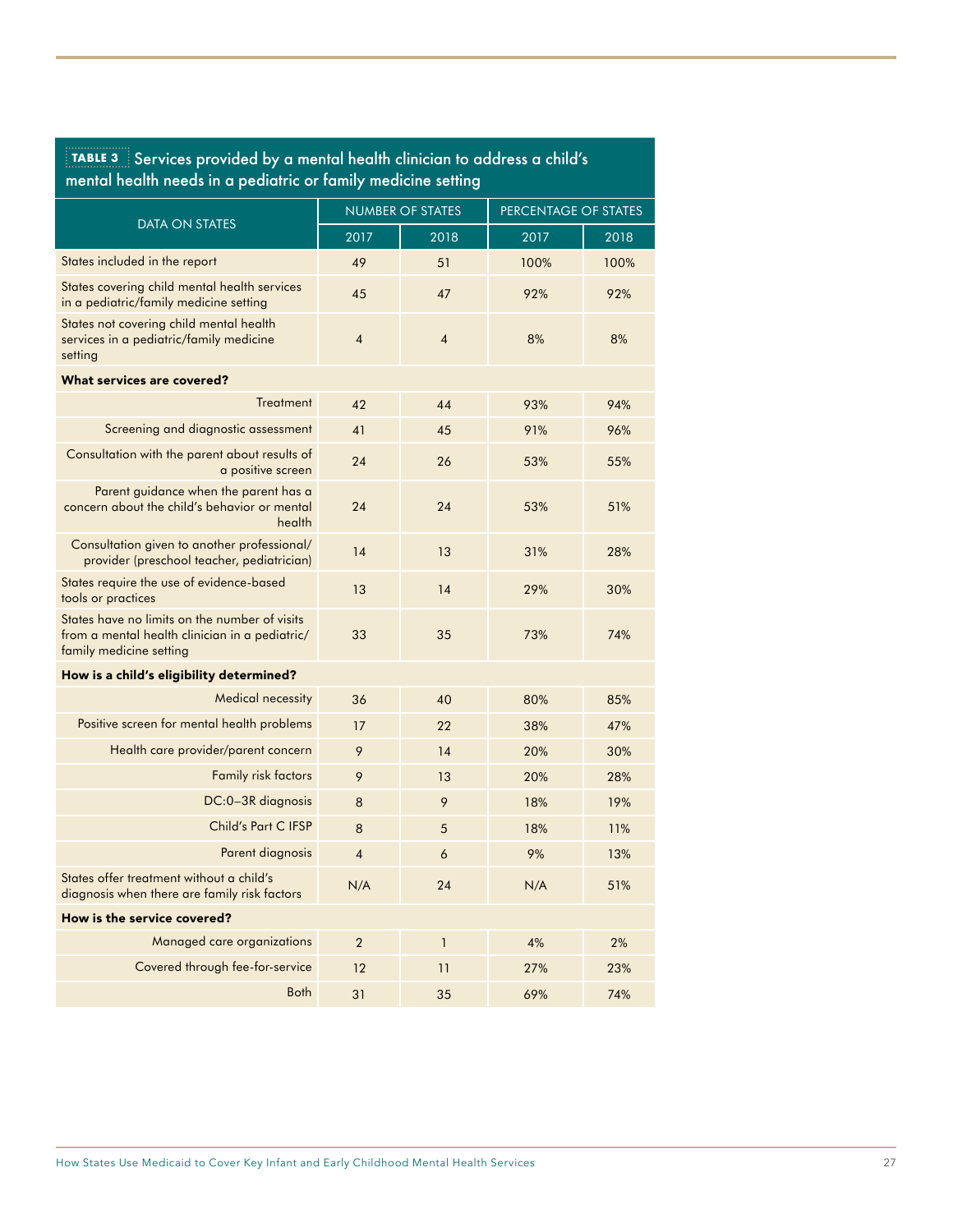| TABLE 4 Services provided by an early childhood mental health specialist to      |
|----------------------------------------------------------------------------------|
| address a child's mental health needs in child care and early education programs |

|                                                                                                                                                                | <b>NUMBER OF STATES</b> |                | PERCENTAGE OF STATES |      |
|----------------------------------------------------------------------------------------------------------------------------------------------------------------|-------------------------|----------------|----------------------|------|
| <b>DATA ON STATES</b>                                                                                                                                          | 2017                    | 2018           | 2017                 | 2018 |
| States included in the report                                                                                                                                  | 49                      | 51             | 100%                 | 100% |
| States covering child mental health services<br>in child care and early education settings                                                                     | 34                      | 35             | 69%                  | 69%  |
| States not covering child mental health<br>services in child care and early education<br>settings                                                              | 15                      | 16             | 31%                  | 31%  |
| What services are covered?                                                                                                                                     |                         |                |                      |      |
| <b>Treatment</b>                                                                                                                                               | 31                      | 32             | 91%                  | 91%  |
| Screening and diagnostic assessment                                                                                                                            | 31                      | 32             | 91%                  | 91%  |
| Consultation with parent about concerns<br>regarding and individual child                                                                                      | 14                      | 14             | 41%                  | 40%  |
| Consultation with teachers about<br>interventions and supports to address an<br>individual child's behavioral and mental<br>health needs                       | 13                      | 13             | 38%                  | 37%  |
| Consultation with teachers and program<br>directors to help strengthen practices that<br>promote young children's mental health and<br>social-emotional growth | $\overline{0}$          | $\overline{0}$ | 0%                   | 0%   |
| Group training of staff on supporting young<br>children's social-emotional growth and<br>addressing mental health needs of children                            | $\mathbf 0$             | $\overline{0}$ | 0%                   | 0%   |
| States require the use of evidence-based<br>tools or practices                                                                                                 | 14                      | 15             | 41%                  | 43%  |
| States have no restrictions on the number of<br>visits                                                                                                         | 24                      | 26             | 71%                  | 74%  |
| How is a child's eligibility determined?                                                                                                                       |                         |                |                      |      |
| <b>Medical necessity</b>                                                                                                                                       | 26                      | 30             | 76%                  | 86%  |
| Child's Part C IFSP                                                                                                                                            | 16                      | $\overline{7}$ | 47%                  | 20%  |
| Health care provider/parent concern                                                                                                                            | 10                      | 11             | 29%                  | 31%  |
| Positive screen for mental health problems                                                                                                                     | 10                      | 14             | 29%                  | 40%  |
| DC:0-3R diagnosis                                                                                                                                              | 7                       | 7              | 21%                  | 20%  |
| Child involved in child welfare/in foster care                                                                                                                 | 6                       | 5              | 18%                  | 14%  |
| Family risk factors                                                                                                                                            | $\overline{4}$          | $\overline{4}$ | 12%                  | 11%  |
| Parent diagnosis                                                                                                                                               | $\sqrt{3}$              | 3              | 9%                   | 9%   |
| How is this service covered?                                                                                                                                   |                         |                |                      |      |
| Managed care organizations                                                                                                                                     | $\overline{2}$          | $\sqrt{2}$     | 6%                   | 6%   |
| Covered through fee-for-service                                                                                                                                | 16                      | 13             | 47%                  | 37%  |
| <b>Both</b>                                                                                                                                                    | 16                      | 20             | 47%                  | 57%  |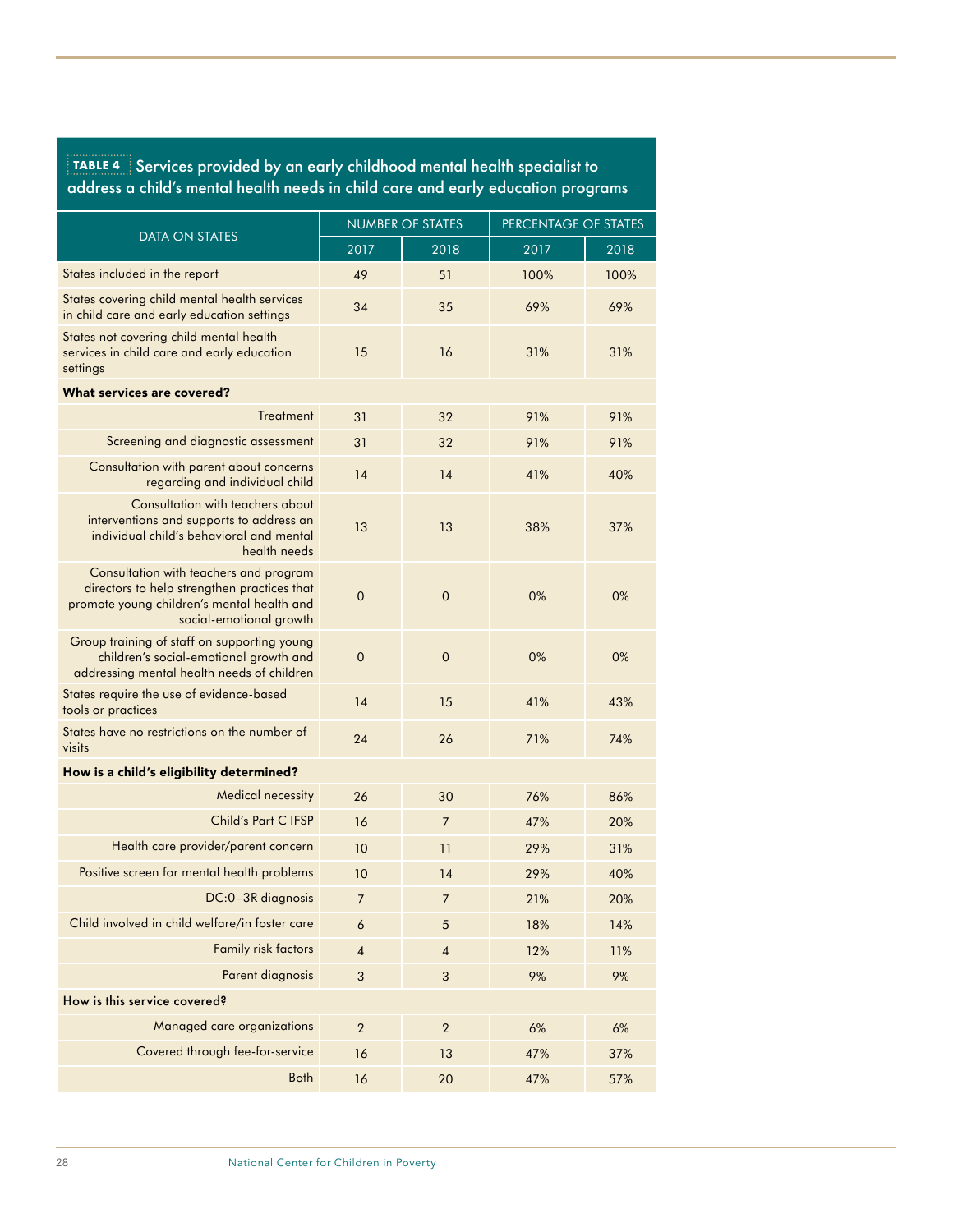#### **TABLE 5** Services provided by a mental health clinician in the home setting to address a young child's mental health needs

|                                                                                                        | <b>NUMBER OF STATES</b> |                | PERCENTAGE OF STATES |      |
|--------------------------------------------------------------------------------------------------------|-------------------------|----------------|----------------------|------|
| <b>DATA ON STATES</b>                                                                                  | 2017                    | 2018           | 2017                 | 2018 |
| States included in the report                                                                          | 49                      | 51             | 100                  | 100  |
| States covering child mental health services<br>in the home setting                                    | 46                      | 50             | 94%                  | 98%  |
| States not covering child mental health<br>services in the home setting                                | 3                       | $\mathbf{1}$   | 6%                   | 2%   |
| What services are covered?                                                                             |                         |                |                      |      |
| Child treatment, including parent-child<br>dyadic therapy                                              | 41                      | 44             | 89%                  | 88   |
| Screening and diagnostic assessment                                                                    | 39                      | 47             | 85%                  | 94   |
| Parent guidance when the parent has a<br>concern about the child's behavior or mental<br>health        | 28                      | 33             | 61%                  | 66   |
| Consultation given to another professional/<br>provider                                                | 15                      | 15             | 33%                  | 30   |
| Treatment for parent depression under<br>child's Medicaid                                              | 3                       | 3              | 7%                   | 6%   |
| Services are provided as part of a state<br>home-visiting program                                      | 10                      | 12             | 22%                  | 24%  |
| States require the use of evidence-based<br>tools or practices                                         | 17                      | 19             | 37%                  | 38%  |
| States have no limits on the number of visits<br>from a mental health clinician in the home<br>setting | 30                      | 36             | 65%                  | 72%  |
| How is a child's eligibility determined?                                                               |                         |                |                      |      |
| <b>Medical necessity</b>                                                                               | 40                      | 43             | 87%                  | 86%  |
| Child's Part C IFSP                                                                                    | 11                      | 8              | 24%                  | 16%  |
| DC:0-3R diagnosis                                                                                      | 9                       | 11             | 20%                  | 22%  |
| <b>Family risk factors</b>                                                                             | 8                       | 9              | 17%                  | 18%  |
| Parent diagnosis                                                                                       | 6                       | $\overline{7}$ | 13%                  | 14%  |
| States offer treatment without a child's<br>diagnosis when there are family risk factors               | N/A                     | 23             | N/A                  | 46%  |
| How is the service covered?                                                                            |                         |                |                      |      |
| Managed care organizations                                                                             | 6                       | 3              | 13%                  | 6%   |
| Covered through fee-for-service                                                                        | 13                      | 14             | 28%                  | 28%  |
| <b>Both</b>                                                                                            | 27                      | 33             | 59%                  | 66%  |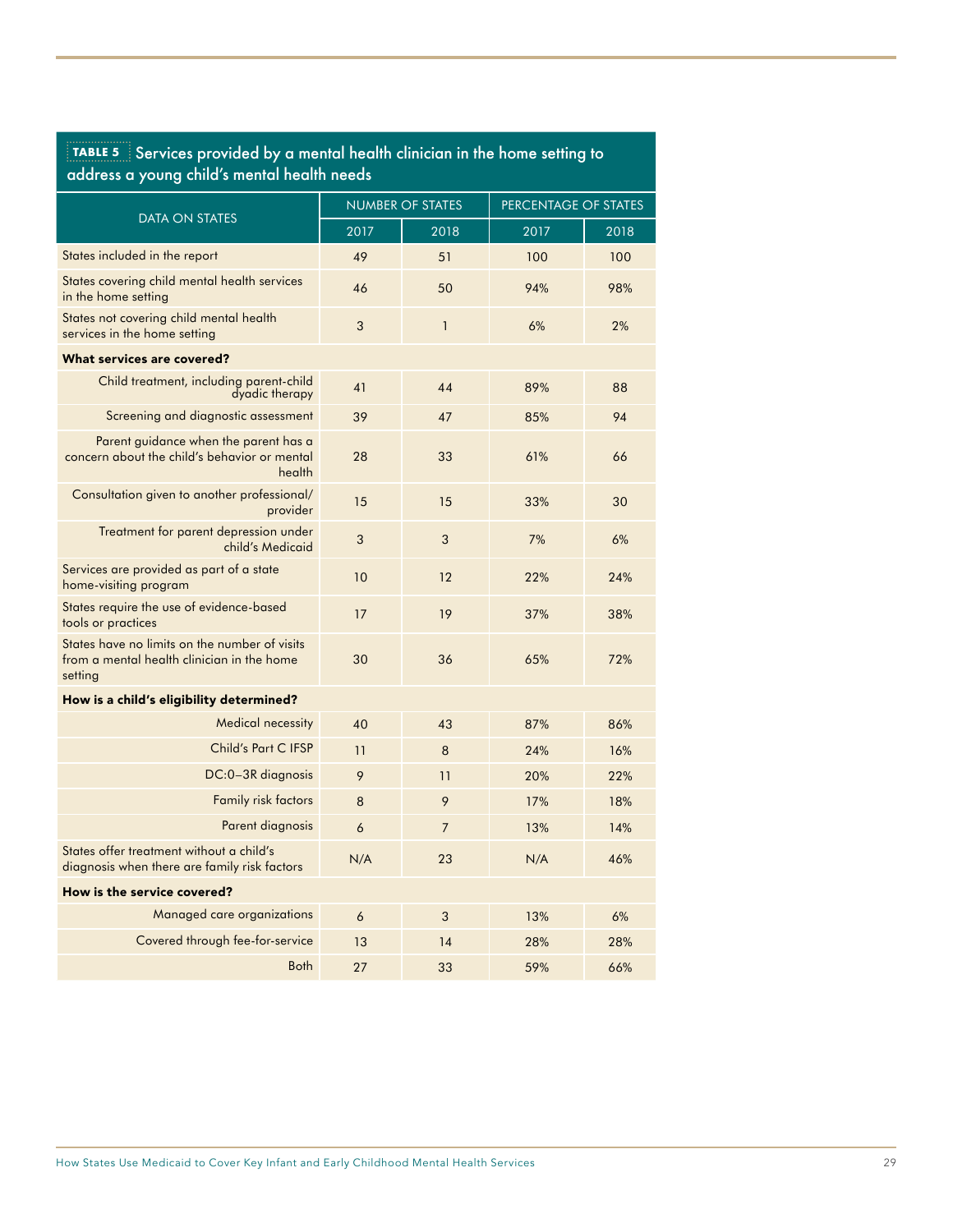| TABLE 6<br>Dyadic (parent-child) treatment                                               |                         |                |                      |      |  |
|------------------------------------------------------------------------------------------|-------------------------|----------------|----------------------|------|--|
|                                                                                          | <b>NUMBER OF STATES</b> |                | PERCENTAGE OF STATES |      |  |
| <b>DATA ON STATES</b>                                                                    | 2017                    | 2018           | 2017                 | 2018 |  |
| States included in the report                                                            | 49                      | 51             | 100%                 | 100% |  |
| States covering dyadic treatment                                                         | 38                      | 41             | 78%                  | 82%  |  |
| States not covering dyadic treatment                                                     | 11                      | 9              | 22%                  | 18%  |  |
| States have a specific code for dyadic<br>treatment                                      | 12                      | 11             | 32%                  | 26%  |  |
| In what settings can dyadic treatment be provided and paid for by Medicaid?              |                         |                |                      |      |  |
| Mental health clinic                                                                     | 37                      | 41             | 97%                  | 98%  |  |
| Home/foster home                                                                         | 36                      | 41             | 95%                  | 98%  |  |
| Pediatric/family medicine care setting                                                   | 29                      | 35             | 76%                  | 87%  |  |
| Child care or early education program                                                    | 22                      | 28             | 58%                  | 67%  |  |
| Other community setting (e.g., family<br>resource center, WIC site)                      | 25                      | $\overline{7}$ | 66%                  | 17%  |  |
| States require providers to use an<br>evidenced-based dyadic treatment model             | 11                      | 12             | 29%                  | 29%  |  |
| States have no limits on the number of<br>dyadic treatment visits                        | 29                      | 32             | 76%                  | 76%  |  |
| How is a child's eligibility determined?                                                 |                         |                |                      |      |  |
| <b>Medical necessity</b>                                                                 | 31                      | 34             | 82%                  | 81%  |  |
| Child's Part C IFSP                                                                      | 8                       | 9              | 21%                  | 21%  |  |
| DC:0-3R diagnosis                                                                        | 6                       | 8              | 16%                  | 19%  |  |
| Parent diagnosis                                                                         | 5                       | 6              | 13%                  | 14%  |  |
| <b>Family risk factors</b>                                                               | $\overline{4}$          | 5              | 11%                  | 12%  |  |
| States offer treatment without a child's<br>diagnosis when there are family risk factors | N/A                     | 18             | N/A                  | 43%  |  |
| How is the service covered?                                                              |                         |                |                      |      |  |
| Managed care organizations                                                               | 6                       | $\overline{4}$ | 16%                  | 10%  |  |
| Covered through fee-for-service                                                          | 8                       | 9              | 21%                  | 21%  |  |
| <b>Both</b>                                                                              | 24                      | 29             | 63%                  | 69%  |  |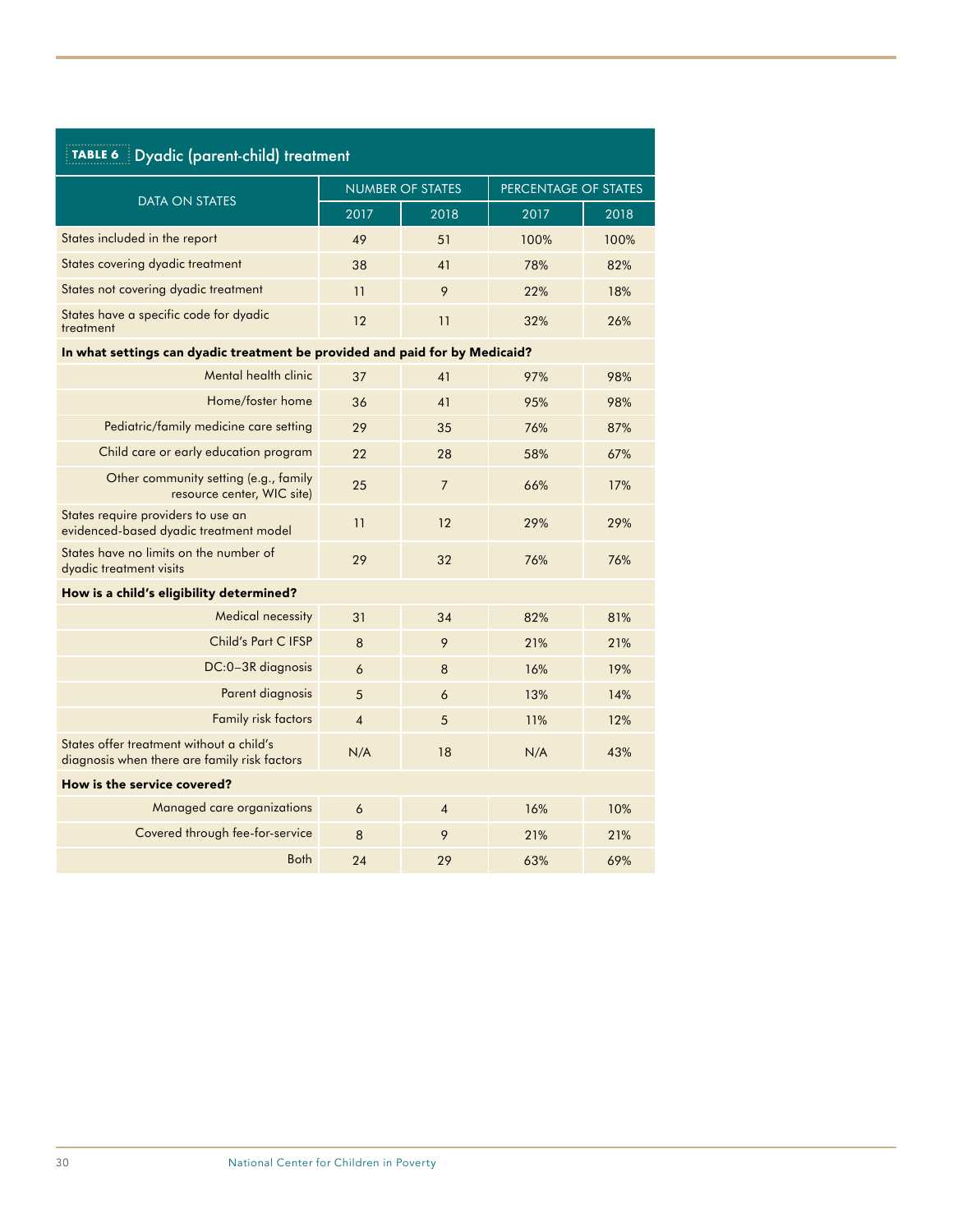| promote children's social-emotional development and address child mental<br>health needs |                |                         |                      |      |  |
|------------------------------------------------------------------------------------------|----------------|-------------------------|----------------------|------|--|
|                                                                                          |                | <b>NUMBER OF STATES</b> | PERCENTAGE OF STATES |      |  |
| DATA ON STATES                                                                           | 2017           | 2018                    | 2017                 | 2018 |  |
| States included in the report                                                            | 49             | 51                      | 100%                 | 100% |  |
| States covering parenting programs                                                       | 12             | 16                      | 24%                  | 31%  |  |
| States not covering parenting programs                                                   | 37             | 35                      | 76%                  | 69%  |  |
| In what settings can a Medicaid covered parenting program be delivered?                  |                |                         |                      |      |  |
| Mental health clinic                                                                     | 10             | 14                      | 83%                  | 88%  |  |
| Pediatric/family medicine care setting                                                   | 9              | 14                      | 75%                  | 88%  |  |
| Home/foster home                                                                         | 9              | 15                      | 75%                  | 94%  |  |
| Child care or early education program                                                    | 8              | 10                      | 67%                  | 63%  |  |
| Other community setting (e.g., family<br>resource center, WIC site)                      | 8              | 12                      | 67%                  | 75%  |  |
| States require providers to use an evidenced-<br>based parenting programs                | $\overline{2}$ | 5                       | 17%                  | 31%  |  |
| How is a child's eligibility determined?                                                 |                |                         |                      |      |  |
| <b>Medical necessity</b>                                                                 | 11             | 14                      | 92%                  | 88%  |  |
| Child's Part C IFSP                                                                      | $\overline{4}$ | $\overline{2}$          | 33%                  | 13%  |  |
| Child involved in child welfare/in foster care                                           | 3              | $\overline{2}$          | 25%                  | 13%  |  |
| DC:0-3R diagnosis                                                                        | 3              | $\overline{4}$          | 25%                  | 25%  |  |
| Positive screen for mental health problems                                               | 3              | $\overline{7}$          | 25%                  | 44%  |  |
| <b>Family risk factors</b>                                                               | $\overline{2}$ | $\overline{4}$          | 17%                  | 25%  |  |
| Parent diagnosis                                                                         | $\overline{2}$ | 3                       | 17%                  | 19%  |  |
| States offer treatment without a child's<br>diagnosis when there are family risk factors | N/A            | 11                      | N/A                  | 69%  |  |
| How is this service covered?                                                             |                |                         |                      |      |  |
| Managed care organizations                                                               | $\overline{2}$ | $\overline{1}$          | 17%                  | 7%   |  |
| Covered through fee-for-service                                                          | 5              | 5                       | 42%                  | 33%  |  |

Both 5 10 42% 60%